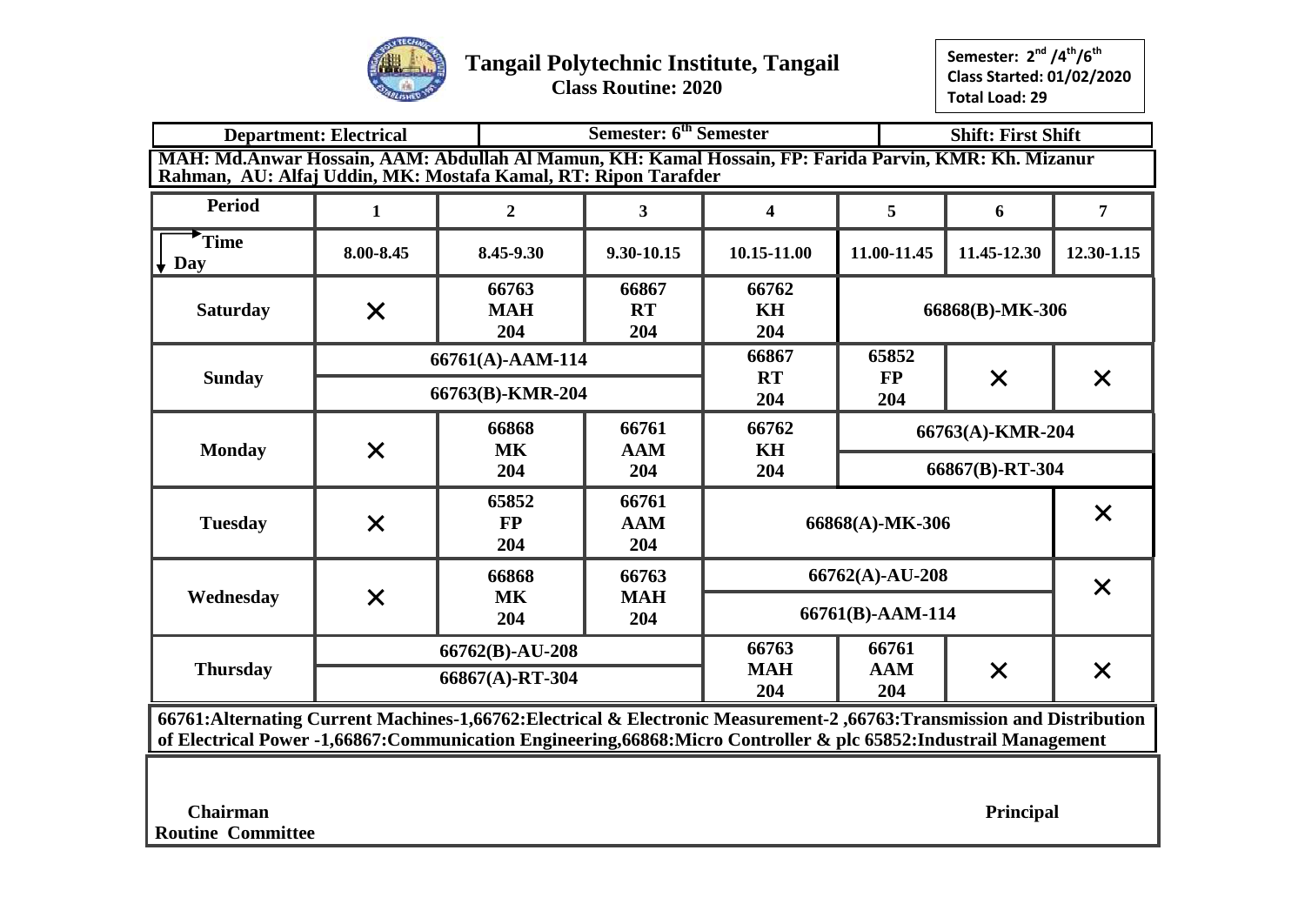

Semester: 2<sup>nd</sup> /4<sup>th</sup> /6<sup>th</sup> Class Started: 01/02/2020 Total Load: 29

| <b>Department: Electrical</b>                                                                                                                        |                                    | <b>Semester: 6th Semester</b> |                            | <b>Shift: Second Shift</b> |                  |                  |               |
|------------------------------------------------------------------------------------------------------------------------------------------------------|------------------------------------|-------------------------------|----------------------------|----------------------------|------------------|------------------|---------------|
| MAH: Md.Anwar Hossain, AAM: Abdullah Al Mamun, FP: Farida Parvin, KMR: Kh. Mizanur Rahman, AU: Alfaj Uddin,<br>MK: Mostafa Kamal, RT: Ripon Tarafder |                                    |                               |                            |                            |                  |                  |               |
| <b>Period</b>                                                                                                                                        | 1                                  | $\overline{2}$                | 3                          | 4                          | $\overline{5}$   | 6                | 7             |
| <b>Time</b><br>Day                                                                                                                                   | 1.30-2.15                          | 2.15-3.00                     | 3.00-3.45                  | $3.45 - 4.30$              | 4.30-5.15        | 5.15-6.00        | $6.00 - 6.45$ |
|                                                                                                                                                      |                                    | 66763                         | 66762                      |                            | 66868(A)-MK-306  |                  |               |
| <b>Saturday</b>                                                                                                                                      | $\times$                           | <b>MAH</b><br>204             | AU<br>204                  |                            | 66761(B)-AAM-114 |                  | $\times$      |
|                                                                                                                                                      |                                    | 66761(A)-AAM-114              |                            | 66867                      | 66868            | 65852            |               |
| <b>Sunday</b>                                                                                                                                        |                                    | 66762(B)-AU-208               |                            | <b>RT</b><br>204           | <b>MK</b><br>204 | <b>FP</b><br>204 | $\times$      |
| <b>Monday</b>                                                                                                                                        | 66868<br><b>MK</b><br>204          | 66867<br><b>RT</b><br>204     | 66761<br><b>AAM</b><br>204 |                            | 66763(B)-KMR-204 |                  | $\times$      |
| <b>Tuesday</b>                                                                                                                                       | 65852<br><b>FP</b>                 | 66761<br><b>AAM</b>           | 66763<br><b>MAH</b>        |                            | 66867(A)-RT-304  |                  | $\times$      |
|                                                                                                                                                      | 204                                | 204                           | 204                        |                            | 66868(B)-MK-306  |                  |               |
| Wednesday                                                                                                                                            | $\times$                           | 66762<br>AU<br>204            | 66761<br><b>AAM</b><br>204 |                            | 66763(A)-KMR-204 |                  | $\times$      |
| <b>Thursday</b>                                                                                                                                      | 66762(A)-AU-208<br>66867(B)-RT-304 |                               | 66763<br><b>MAH</b><br>204 | $\times$                   | $\times$         | $\times$         |               |

**66761:Alternating Current Machines-1,66762:Electrical & Electronic Measurement-2 ,66763:Transmission and Distribution of Electrical Power -1,66867:Communication Engineering,66868:Micro Controller & plc 65852:Industrail Management**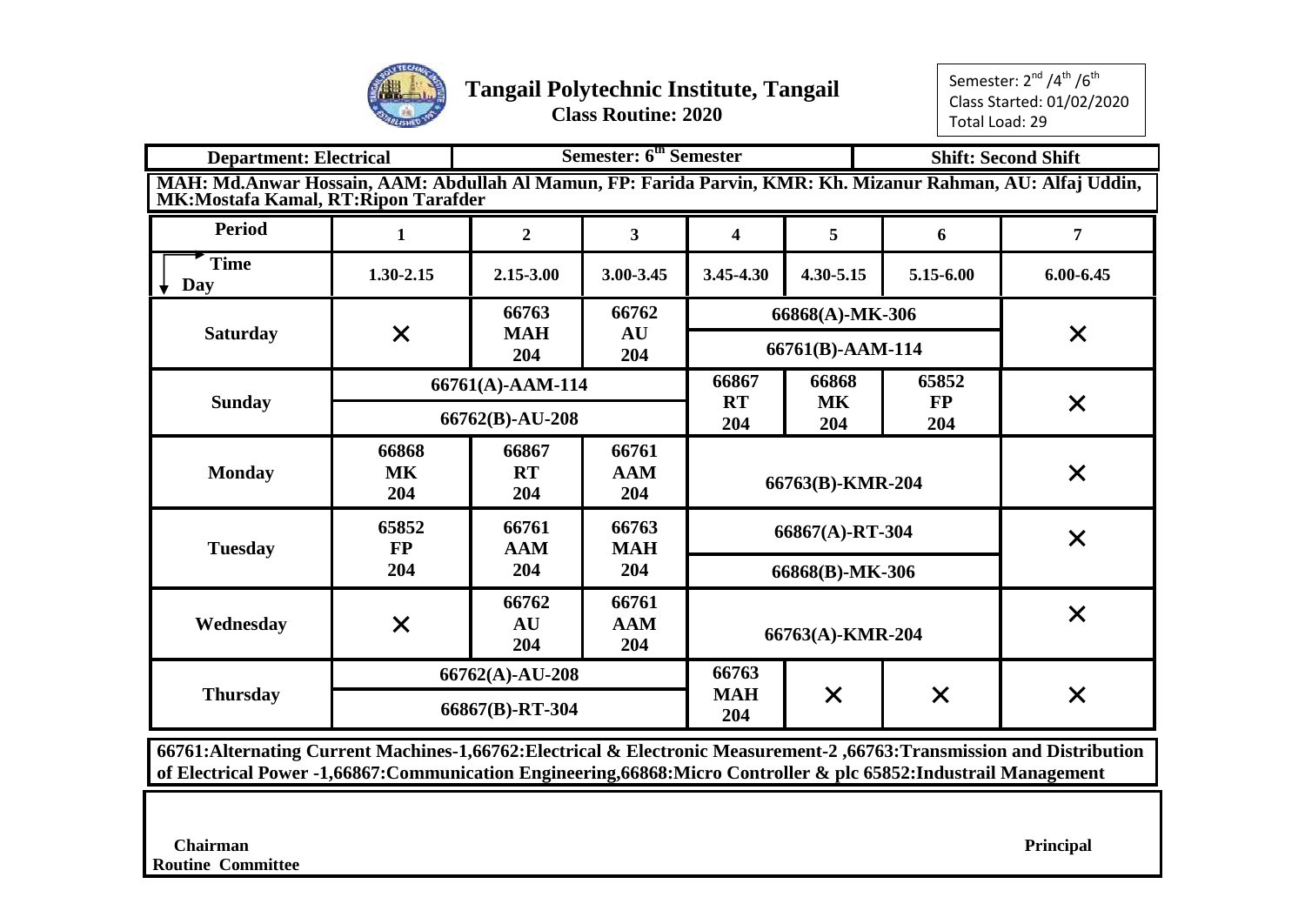

|                                 | <b>Department: Electrical</b> |                    |                           | Semester: 4 <sup>th</sup> Semester                                                                                                                                                                                 |                           | <b>Shift: First Shift</b> |            |  |  |  |
|---------------------------------|-------------------------------|--------------------|---------------------------|--------------------------------------------------------------------------------------------------------------------------------------------------------------------------------------------------------------------|---------------------------|---------------------------|------------|--|--|--|
|                                 |                               |                    |                           | KH: Kamal Hossain, AR: Abdur Rahman, JF: Jannatul Fardousi, SK: Sharifa Khatun, DS: Durga Sarkar, SN: Saimun Nahar                                                                                                 |                           |                           |            |  |  |  |
| <b>Period</b>                   | 1                             | $\boldsymbol{2}$   | $\mathbf{3}$              | 4                                                                                                                                                                                                                  | 5                         | 6                         | 7          |  |  |  |
| <b>Time</b><br>$\downarrow$ Day | 8.00-8.45                     | 8.45-9.30          | 9.30-10.15                | 10.15-11.00                                                                                                                                                                                                        | 11.00-11.45               | 11.45-12.30               | 12.30-1.15 |  |  |  |
|                                 |                               | 66631(B)-JF-310    |                           | 66845                                                                                                                                                                                                              |                           |                           |            |  |  |  |
| <b>Saturday</b>                 |                               | 66742(A)-KH-114    |                           | <b>DS</b><br>207                                                                                                                                                                                                   | $\times$                  | $\times$                  | $\times$   |  |  |  |
| <b>Sunday</b>                   | $\times$                      | 66742<br>KH<br>207 | 67045<br><b>AR</b><br>207 | 66631<br>JF<br>207                                                                                                                                                                                                 | 66741<br><b>SN</b><br>207 | $\times$                  | $\times$   |  |  |  |
|                                 |                               | 66845              | 67045                     | 66631                                                                                                                                                                                                              |                           | 66741(A)-SN-115           |            |  |  |  |
| <b>Monday</b>                   | $\times$                      | <b>DS</b><br>207   | <b>AR</b><br>207          | JF<br>207                                                                                                                                                                                                          |                           | 66742(B)-KH-114           |            |  |  |  |
|                                 |                               | $67045(B)$ -AR-207 |                           | 65841                                                                                                                                                                                                              | 66742                     |                           | $\times$   |  |  |  |
| <b>Tuesday</b>                  |                               | 66845(A)-DS-306    |                           | <b>SK</b><br>207                                                                                                                                                                                                   | KH<br>207                 | $\times$                  |            |  |  |  |
|                                 |                               | 66741              | 65841                     |                                                                                                                                                                                                                    | 66631(A)-JF-310           |                           |            |  |  |  |
| Wednesday                       | $\times$                      | <b>SN</b><br>207   | <b>SK</b><br>207          |                                                                                                                                                                                                                    | 66741(B)-SN-115           |                           | $\times$   |  |  |  |
|                                 |                               | $67045(A)$ -AR-116 |                           | 66741                                                                                                                                                                                                              | 66742                     |                           |            |  |  |  |
| <b>Thursday</b>                 |                               | 66845(B)-DS-303    |                           | <b>SN</b><br>207                                                                                                                                                                                                   | KH<br>207                 | $\times$                  | $\times$   |  |  |  |
|                                 |                               |                    |                           | 66741: Electrical Installation planning And Estimiting, 66742: Dc Machines, 66845: Industrail Electronics 67045: Applied<br>Mechanics, 66631: Programming Essentials, 65841: Business Organization & Communication |                           |                           |            |  |  |  |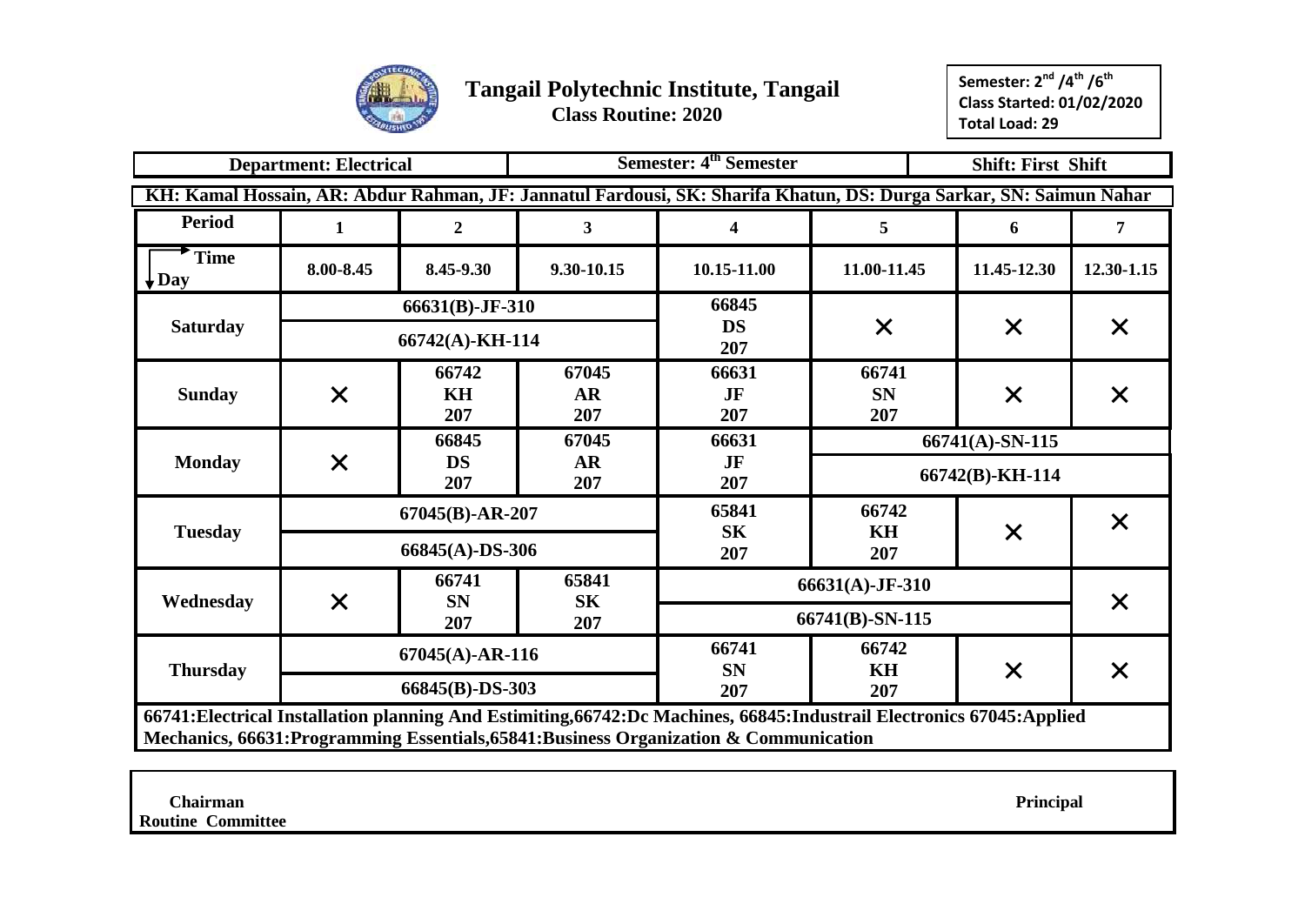

| <b>Department: Electrical</b>                                                                                      |                  |                                       | Semester: 4 <sup>th</sup> Semester |                 |                        | <b>Shift: Second Shift</b> |                   |
|--------------------------------------------------------------------------------------------------------------------|------------------|---------------------------------------|------------------------------------|-----------------|------------------------|----------------------------|-------------------|
| KH: Kamal Hossain, AR: Abdur Rahman, JF: Jannatul Fardousi, SK: Sharifa Khatun, DS: Durga Sarkar, SN: Saimun Nahar |                  |                                       |                                    |                 |                        |                            |                   |
| <b>Period</b>                                                                                                      | 1                | $\overline{2}$                        | $\mathbf{3}$                       | 4               | 5                      | 6                          | $\overline{7}$    |
| <b>Time</b><br>$\downarrow$ Day                                                                                    | $1.30 - 2.15$    | 2.15-3.00                             | 3.00-3.45                          | 3.45-4.30       | 4.30-5.15              | 5.15-6.00                  | $6.00 - 6.45$     |
| <b>Saturday</b>                                                                                                    | $\times$         | 66845<br><b>DS</b><br>207             | 67045<br><b>AR</b><br>207          |                 | $66741(A)$ -SN-115     |                            | $\times$          |
| <b>Sunday</b>                                                                                                      |                  | $67045(A)$ -AR-204<br>66741(B)-SN-207 |                                    | 66631<br>JF     | 66742<br>KH            | $\times$                   | $\times$          |
|                                                                                                                    | 65841            | 66741                                 | 67045                              | 207             | 207<br>66845(A)-DS-306 |                            |                   |
| <b>Monday</b>                                                                                                      | <b>SK</b><br>207 | <b>SN</b><br>207                      | AR<br>207                          |                 | 66742(B)-KH-114        |                            | $\times$          |
|                                                                                                                    | 66845            | 66741                                 | 66742                              |                 | 66631(A)-JF-310        |                            | $\bm{\mathsf{X}}$ |
| <b>Tuesday</b>                                                                                                     | <b>DS</b><br>207 | <b>SN</b><br>207                      | KH<br>207                          |                 | 67045(B)-AR-207        |                            |                   |
|                                                                                                                    |                  | 66742(A)-KH-114                       |                                    | 66631           | 65841                  | $\times$                   | $\times$          |
| Wednesday                                                                                                          |                  | 66845(B)-DS-306                       |                                    | JF<br>207       | <b>SK</b><br>207       |                            |                   |
| <b>Thursday</b>                                                                                                    | $\bm{\times}$    | 66742<br>KH<br>207                    | 66741<br><b>SN</b><br>207          | 66631(B)-JF-310 |                        |                            | $\bm{\times}$     |

**66741:Electrical Installation planning And Estimating, 66742:Dc Machines, 66845:Industrail Electronics 67045:Applied Mechanics, 66631:Programming Essentials, 65841:Business Organization & Communication**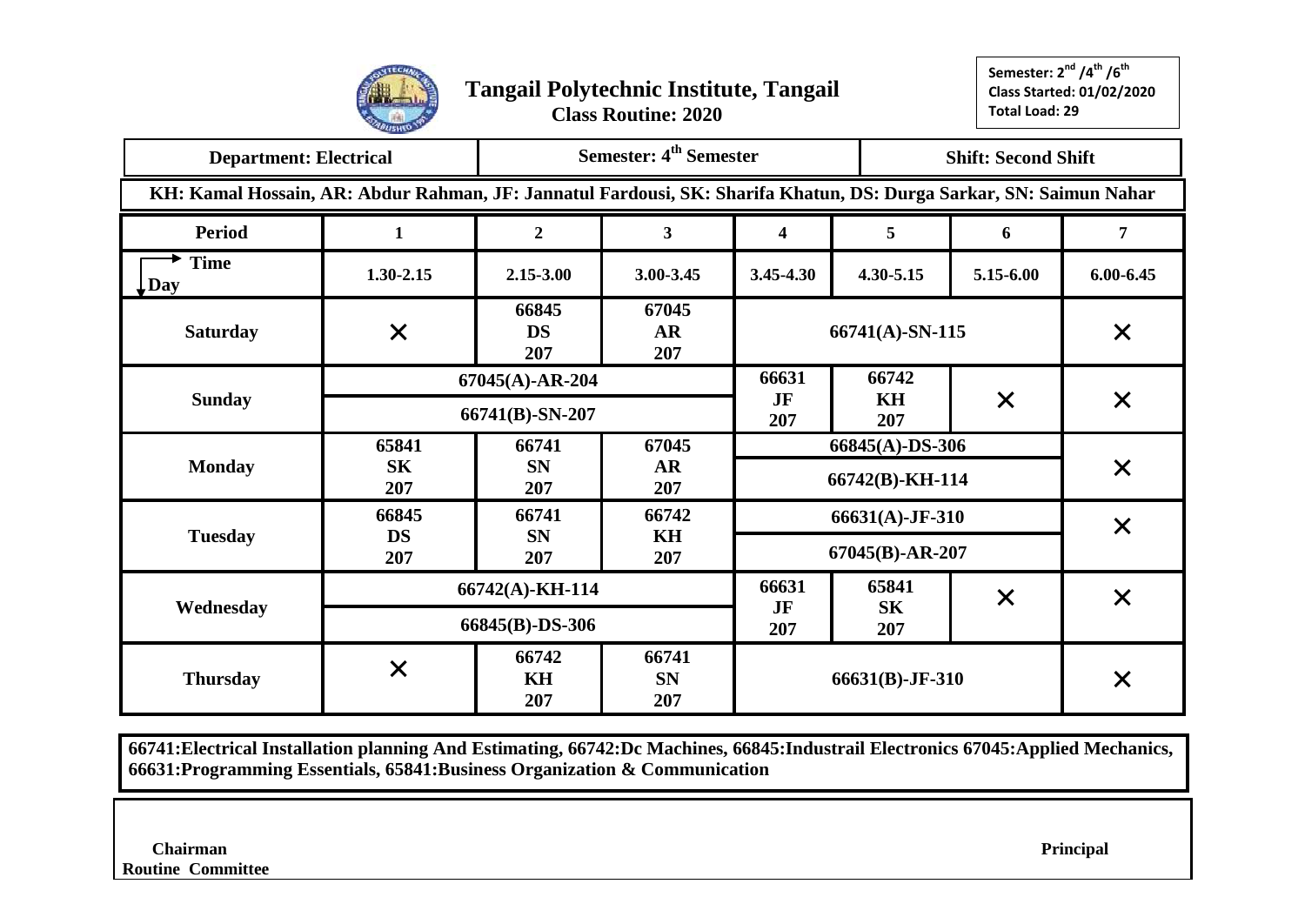

| <b>Department: Electrical</b>                                                                                                            |                    |                      |                     | Semester: 2 <sup>nd</sup> Semester<br><b>Shift: First Shift</b> |                                  |                               |                |  |  |  |
|------------------------------------------------------------------------------------------------------------------------------------------|--------------------|----------------------|---------------------|-----------------------------------------------------------------|----------------------------------|-------------------------------|----------------|--|--|--|
| AAM: Abdullah Al Mamun, AY: Abu Yusuf, HI:Md.Hedaitul Islam, ZA:Mst. Zannat Ara, SM: Sabnum Mostari,<br>SIMU:Shimu, AAT:Al Amin Talukder |                    |                      |                     |                                                                 |                                  |                               |                |  |  |  |
| <b>Period</b>                                                                                                                            | 1                  | $\overline{2}$       | $\mathbf{3}$        | $\overline{\mathbf{4}}$                                         | 5                                | 6                             | $\overline{7}$ |  |  |  |
| <b>Time</b><br>Day                                                                                                                       | 8.00-8.45          | 8.45-9.30            | 9.30-10.15          | 10.15-11.00                                                     | 11.00-11.45                      | 11.45-12.30                   | 12.30-1.15     |  |  |  |
|                                                                                                                                          |                    | 65921                | 65912               |                                                                 | 66722(A)-AAT-208                 |                               |                |  |  |  |
| <b>Saturday</b>                                                                                                                          |                    | AY<br>207            | H I<br>207          |                                                                 | 66611(B)-SIMU-310                |                               | $\times$       |  |  |  |
|                                                                                                                                          |                    | 66611(A)-SIMU-312    |                     | 66721                                                           | 65912                            | 65711                         |                |  |  |  |
| <b>Sunday</b>                                                                                                                            |                    | 66722(B)-AAT-208     |                     | <b>AAM</b><br>115                                               | H I<br>115                       | ZA<br>115                     | $\times$       |  |  |  |
|                                                                                                                                          |                    | 65921                | 65711               |                                                                 | 66721(A)-AAM-208                 |                               |                |  |  |  |
| <b>Monday</b>                                                                                                                            |                    | AY<br>115            | ZA<br>115           |                                                                 | 66611(B)-SIMU-310                |                               | $\times$       |  |  |  |
|                                                                                                                                          |                    | 65921                | 66722               |                                                                 | $65912(A)$ -HI-408 (Physics Lab) |                               | $\times$       |  |  |  |
| <b>Tuesday</b>                                                                                                                           |                    | AY<br>115            | <b>AAT</b><br>115   |                                                                 | 66721(B)-AAM-208                 |                               |                |  |  |  |
|                                                                                                                                          | 65712<br><b>SM</b> | 66721<br><b>AAM</b>  | 66722<br><b>AAT</b> | 65711<br>ZA                                                     |                                  | 66611(A)-SIMU-307             |                |  |  |  |
| Wednesday                                                                                                                                | 115                | 115                  | 115                 | 204                                                             |                                  | 65912(B)-HI-408 (Physics Lab) |                |  |  |  |
| <b>Thursday</b>                                                                                                                          |                    | $65711(A+B)$ -ZA-115 |                     | 66721<br><b>AAM</b><br>115                                      | 65912<br>H1<br>115               | 65712<br><b>SM</b><br>115     | $\bm{\times}$  |  |  |  |

**66721:Electrical Circuits-1,66722: Electrical Appliances, 66611:Computer Application, 65921:Mathmatics-2,65912:Physics-1,65711:Bangla, 65712: English, 65811: Social Science**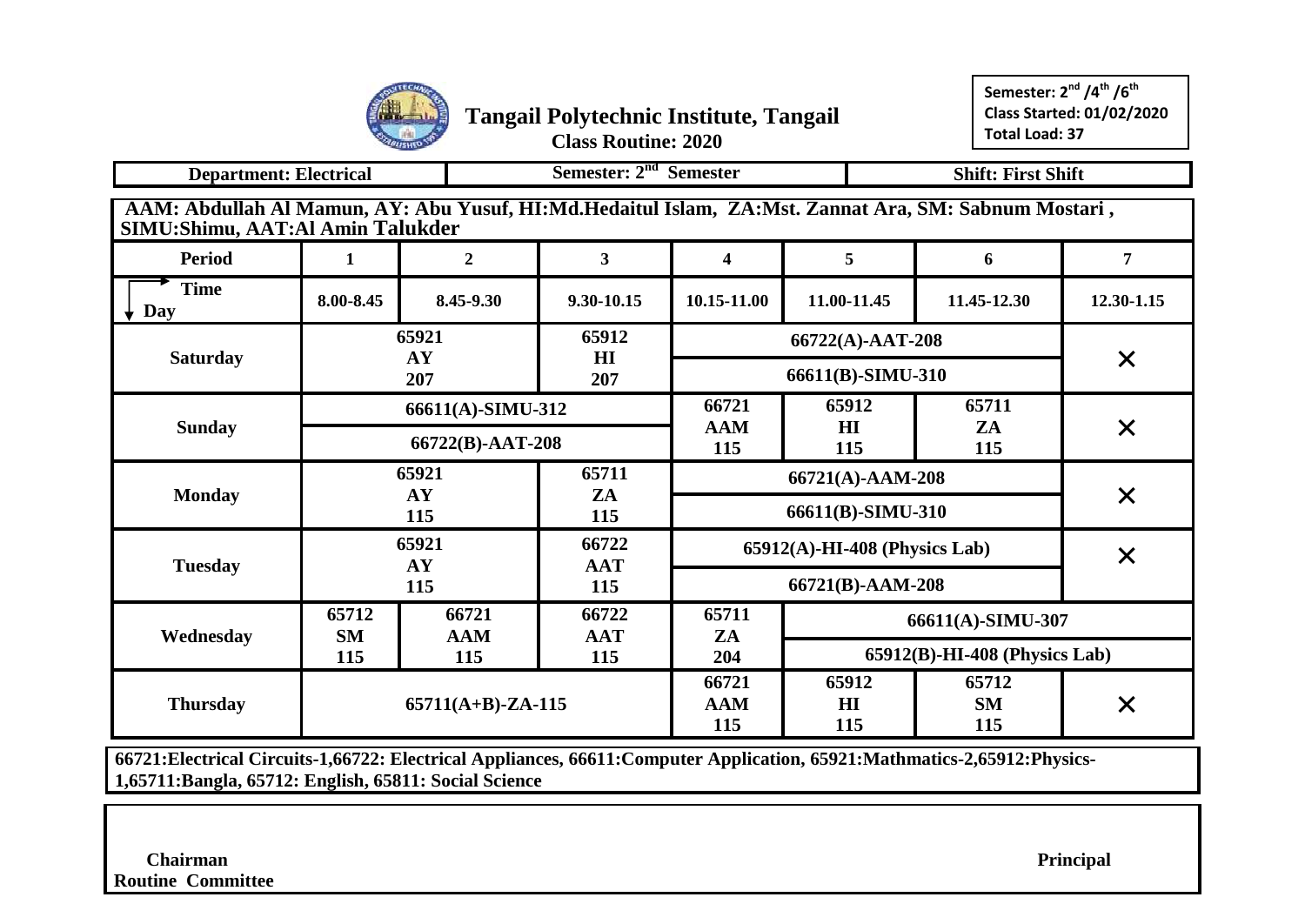

|                                                                                        | Semester: 2 <sup>nd</sup> Semester<br><b>Department: Electrical</b><br><b>Shift: Second Shift</b>                                                                                     |                                  |                                |  |                         |                                    |           |                      |                                                                                                             |  |  |  |  |
|----------------------------------------------------------------------------------------|---------------------------------------------------------------------------------------------------------------------------------------------------------------------------------------|----------------------------------|--------------------------------|--|-------------------------|------------------------------------|-----------|----------------------|-------------------------------------------------------------------------------------------------------------|--|--|--|--|
| <b>AAT:Al Amin Talukder</b>                                                            |                                                                                                                                                                                       |                                  |                                |  |                         |                                    |           |                      | KH:Kamal Hossain, AY:Abu Yusuf, HI:Md. Hedaitul Islam, ZA: Mst. Zannat Ara, SM:Sabnum Mostari, SIMU: Shimu, |  |  |  |  |
| <b>Period</b>                                                                          | 1                                                                                                                                                                                     | $\overline{2}$                   | 3 <sup>1</sup>                 |  | $\overline{\mathbf{4}}$ | 5                                  |           | 6                    | 7                                                                                                           |  |  |  |  |
| $\blacktriangleright$ Time<br>$\downarrow$ Day                                         | 1.30-2.15                                                                                                                                                                             | $2.15 - 3.00$                    | 3.00-3.45                      |  | 3.45-4.30               | $4.30 - 5.15$                      |           | 5.15-6.00            | $6.00 - 6.45$                                                                                               |  |  |  |  |
|                                                                                        |                                                                                                                                                                                       | 66722(A)-AAT-208                 |                                |  | 66721                   |                                    | 65921     |                      |                                                                                                             |  |  |  |  |
| <b>Saturday</b>                                                                        |                                                                                                                                                                                       | 66611(B)-SIMU-310                |                                |  | <b>KH</b><br>207        |                                    | AY<br>207 |                      | $\times$                                                                                                    |  |  |  |  |
| 65912<br>65711<br>66722<br>66721(A)-KH-115<br>H I<br><b>Sunday</b><br>ZA<br><b>AAT</b> |                                                                                                                                                                                       |                                  |                                |  |                         |                                    |           |                      |                                                                                                             |  |  |  |  |
|                                                                                        |                                                                                                                                                                                       | 66611(B)-SIMU-310                |                                |  | 115                     | 115                                |           | 115                  | $\times$                                                                                                    |  |  |  |  |
|                                                                                        |                                                                                                                                                                                       | $65912(A)$ -HI-408 (Physics Lab) |                                |  | 65712                   | 66722                              |           | 65711                |                                                                                                             |  |  |  |  |
| <b>Monday</b>                                                                          |                                                                                                                                                                                       | 66721(B)-KH-115                  |                                |  | <b>SM</b><br>115        | <b>AAT</b><br>115                  |           | ZA<br>115            | $\times$                                                                                                    |  |  |  |  |
| <b>Tuesday</b>                                                                         | AY<br>115                                                                                                                                                                             | 65921                            | 65912<br>H <sub>I</sub><br>115 |  | 66721<br>KH<br>115      |                                    |           | $65711(A+B)$ -ZA-115 |                                                                                                             |  |  |  |  |
|                                                                                        |                                                                                                                                                                                       | 65921                            | 65912                          |  |                         | 66611(A)-SIMU-310                  |           |                      |                                                                                                             |  |  |  |  |
| Wednesday                                                                              | AY<br>115                                                                                                                                                                             |                                  | H I<br>115                     |  |                         | 66722(B)-AAT-208                   |           | $\times$             |                                                                                                             |  |  |  |  |
|                                                                                        |                                                                                                                                                                                       | 66611(A)-SIMU-307                |                                |  | 66721                   | 65712                              |           | 65711                |                                                                                                             |  |  |  |  |
| <b>Thursday</b>                                                                        |                                                                                                                                                                                       | $65912(B)$ -HI-408 (Physics Lab) |                                |  | KH<br>115               | <b>SM</b><br>ZA<br>X<br>115<br>115 |           |                      |                                                                                                             |  |  |  |  |
|                                                                                        | 66721: Electrical Circuits-1,66722: Electrical Appliances, 66611: Computer Application, 65921: Mathmatics-2,65912: Physics-<br>1,65711: Bangla, 65712: English, 65811: Social Science |                                  |                                |  |                         |                                    |           |                      |                                                                                                             |  |  |  |  |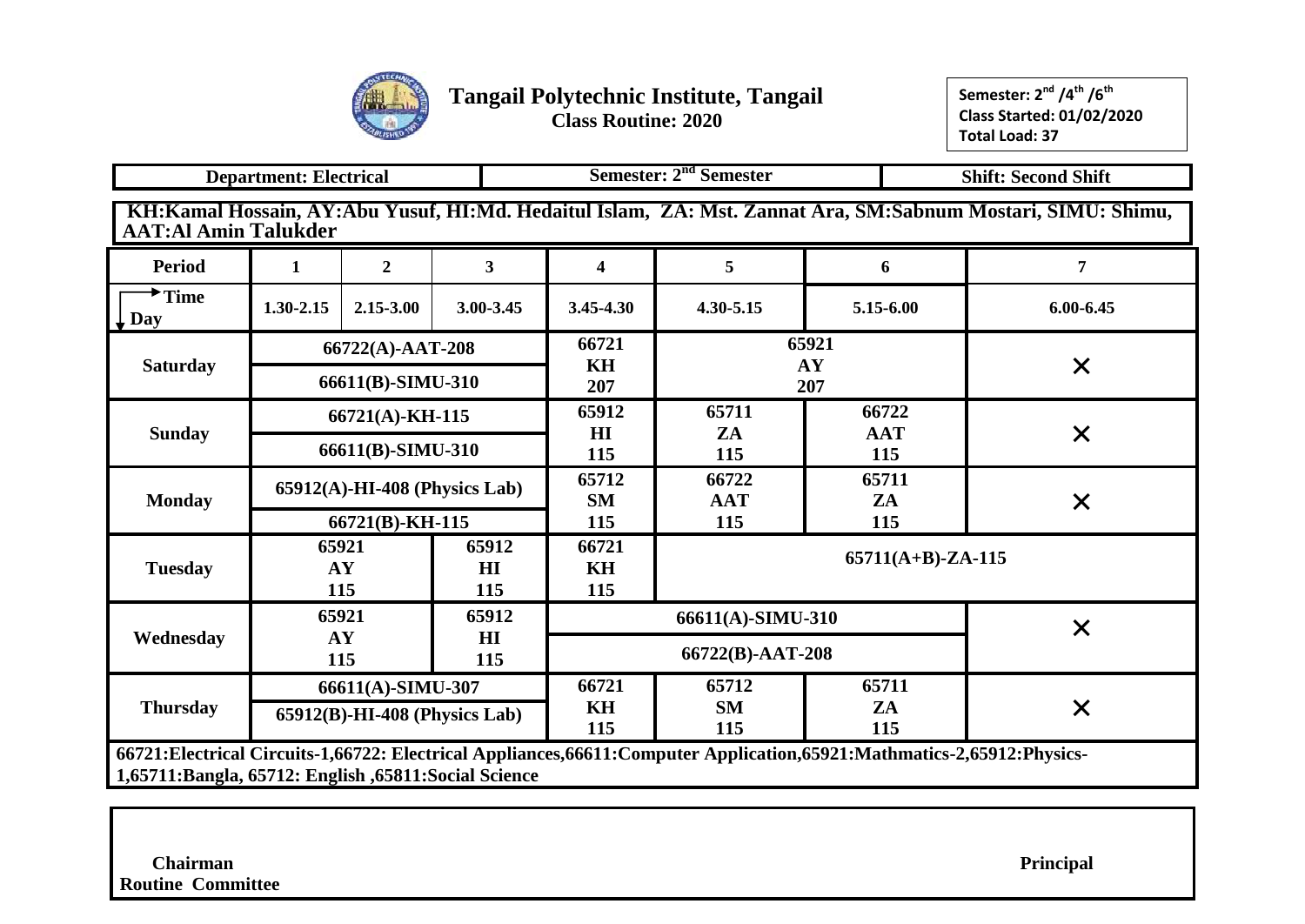

**Semester: 2 nd /4th /6th Class Started: 01/02/2020 Total Load: 3+3=6**

|                                                             |                  | <b>Department: Electrical</b> |                      |                      |                 |                 |                |                  |                  | Teacher's Name: Engr. Md. Anwar Hossain (MAH) |                      |                      | <b>Designation: Principal</b> |                  |                  |
|-------------------------------------------------------------|------------------|-------------------------------|----------------------|----------------------|-----------------|-----------------|----------------|------------------|------------------|-----------------------------------------------|----------------------|----------------------|-------------------------------|------------------|------------------|
|                                                             |                  |                               |                      |                      |                 |                 |                |                  |                  |                                               |                      |                      |                               |                  |                  |
| <b>Period</b>                                               | $\mathbf{1}$     | $\boldsymbol{2}$              | $\mathbf{3}$         | 4                    | 5               | 6               | 7              |                  | 1                | $\boldsymbol{2}$                              | 3 <sup>1</sup>       | 4                    | 5                             | 6                | $\overline{7}$   |
| $^{\bigstar}$ Time<br>Day                                   | $8.00 -$<br>8.45 | $8.45 -$<br>9.30              | $9.30 -$<br>10.15    | $10.15 -$<br>11.00   | 11.00-<br>11.45 | 11.45-<br>12.30 | 12.30-<br>1.15 |                  | $1.30 -$<br>2.15 | $2.15 -$<br>3.00                              | $3.00 -$<br>3.45     | $3.45 -$<br>4.30     | $4.30 -$<br>5.15              | $5.15 -$<br>6.00 | $6.00 -$<br>6.45 |
| <b>Saturday</b>                                             |                  | 66763<br>6/ET<br>204          |                      |                      |                 |                 |                |                  |                  | 66763<br>6/ET<br>204                          |                      |                      |                               |                  |                  |
| <b>Sunday</b>                                               |                  |                               |                      |                      |                 |                 |                |                  |                  |                                               |                      |                      |                               |                  |                  |
| <b>Monday</b>                                               |                  |                               |                      |                      |                 |                 |                | B<br>$\mathbf R$ |                  |                                               |                      |                      |                               |                  |                  |
| <b>Tuesday</b>                                              |                  |                               |                      |                      |                 |                 |                | E<br>$\mathbf A$ |                  |                                               | 66763<br>6/ET<br>204 |                      |                               |                  |                  |
| Wednesday                                                   |                  |                               | 66763<br>6/ET<br>204 |                      |                 |                 |                | $\mathbf K$      |                  |                                               |                      |                      |                               |                  |                  |
| <b>Thursday</b>                                             |                  |                               |                      | 66763<br>6/ET<br>204 |                 |                 |                |                  |                  |                                               |                      | 66763<br>6/ET<br>204 |                               |                  |                  |
| 66763: Transmission and Distribution of Electrical Power -1 |                  |                               |                      |                      |                 |                 |                |                  |                  |                                               |                      |                      |                               |                  |                  |

 **Chairman Principal**

**Routine Committee**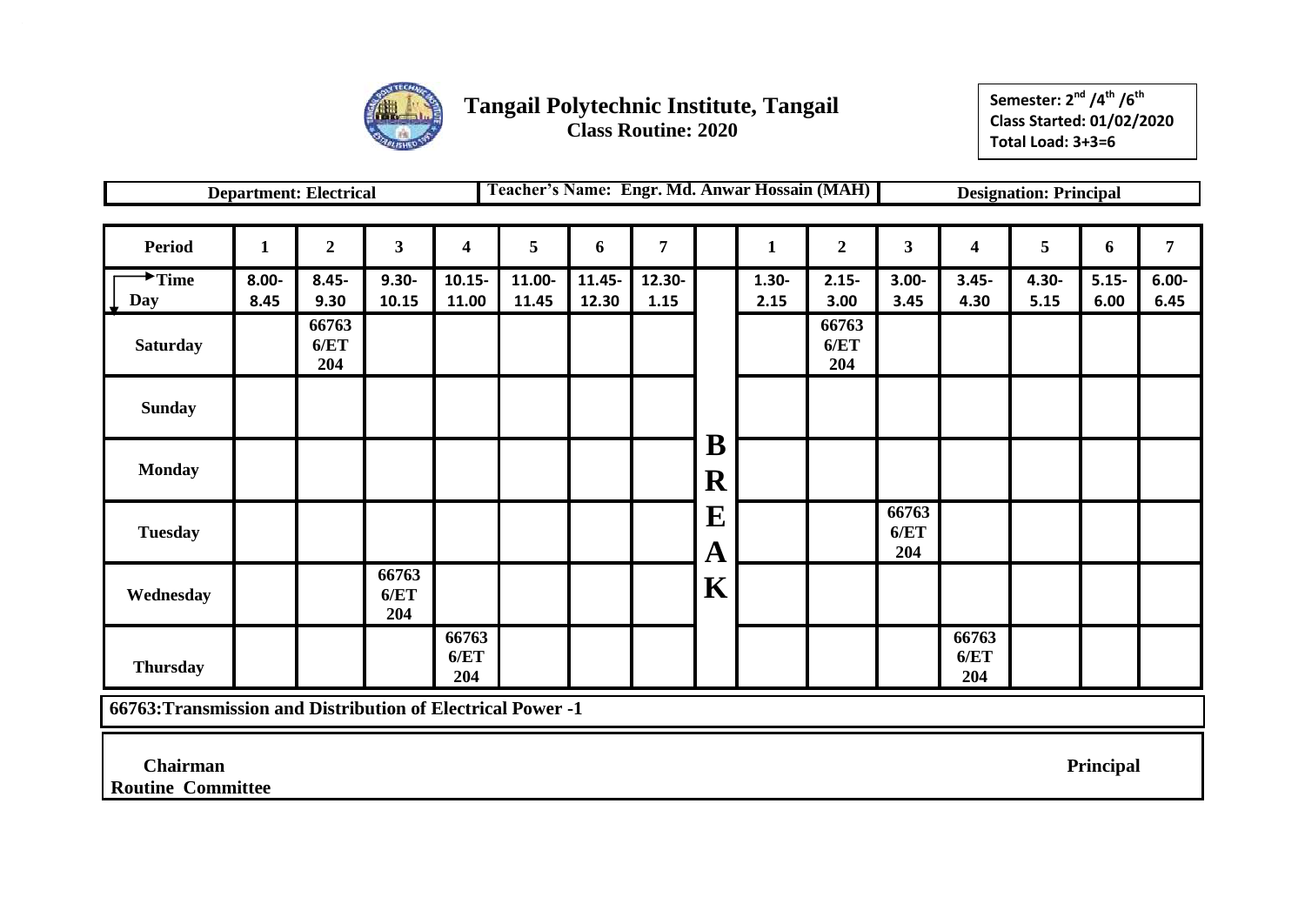

**Semester: 2 nd /4th/6th Class Started: 01/02/2020 Total Load: 18+9=27**

|                                                                     | <b>Department: Electrical</b> |                      |                      |                                              | Teacher's Name: Abdullah Al Mamun (AAM)<br><b>Designation: Junior Instructor</b> |                 |                |                  |                  |                      |                      |                  |                   |                  |                  |
|---------------------------------------------------------------------|-------------------------------|----------------------|----------------------|----------------------------------------------|----------------------------------------------------------------------------------|-----------------|----------------|------------------|------------------|----------------------|----------------------|------------------|-------------------|------------------|------------------|
| 66761: Alternating Current Machines-1, 66721: Electrical Circuits-1 |                               |                      |                      |                                              |                                                                                  |                 |                |                  |                  |                      |                      |                  |                   |                  |                  |
| <b>Period</b>                                                       | $\mathbf{1}$                  | $\overline{2}$       | 3                    | 4                                            | 5                                                                                | 6               | 7              |                  | $\mathbf{1}$     | $\boldsymbol{2}$     | 3 <sup>1</sup>       | 4                | 5                 | 6                | 7                |
| $\blacktriangleright$ Time<br>◆<br>Day                              | $8.00 -$<br>8.45              | $8.45 -$<br>9.30     | $9.30 -$<br>10.15    | 10.15-<br>11.00                              | 11.00-<br>11.45                                                                  | 11.45-<br>12.30 | 12.30-<br>1.15 |                  | $1.30 -$<br>2.15 | $2.15 -$<br>3.00     | $3.00 -$<br>3.45     | $3.45 -$<br>4.30 | 4.30-<br>5.15     | $5.15 -$<br>6.00 | $6.00 -$<br>6.45 |
| <b>Saturday</b>                                                     |                               |                      |                      |                                              |                                                                                  |                 |                |                  |                  |                      |                      |                  | 66761-6/ET(B)-114 |                  |                  |
| <b>Sunday</b>                                                       |                               | 66761-6/ET(A)-114    |                      | 66721<br>2/ET<br>115                         |                                                                                  |                 |                | B                |                  | 66761-6/ET(A)-114    |                      |                  |                   |                  |                  |
| <b>Monday</b>                                                       |                               |                      | 66761<br>6/ET<br>204 |                                              | 66721-2/ET(A)-208                                                                |                 |                | ${\bf R}$        |                  |                      | 66761<br>6/ET<br>204 |                  |                   |                  |                  |
| <b>Tuesday</b>                                                      |                               |                      | 66761<br>6/ET<br>204 |                                              | 66721-2/ET(B)-208                                                                |                 |                | ${\bf E}$        |                  | 66761<br>6/ET<br>204 |                      |                  |                   |                  |                  |
| Wednesday                                                           |                               | 66721<br>2/ET<br>115 |                      | 66761-6/ET(B)-114                            |                                                                                  |                 |                | A<br>$\mathbf K$ |                  |                      | 66761<br>6/ET<br>204 |                  |                   |                  |                  |
| <b>Thursday</b>                                                     |                               |                      |                      | 66761<br>66721<br>6/ET<br>2/ET<br>115<br>204 |                                                                                  |                 |                |                  |                  |                      |                      |                  |                   |                  |                  |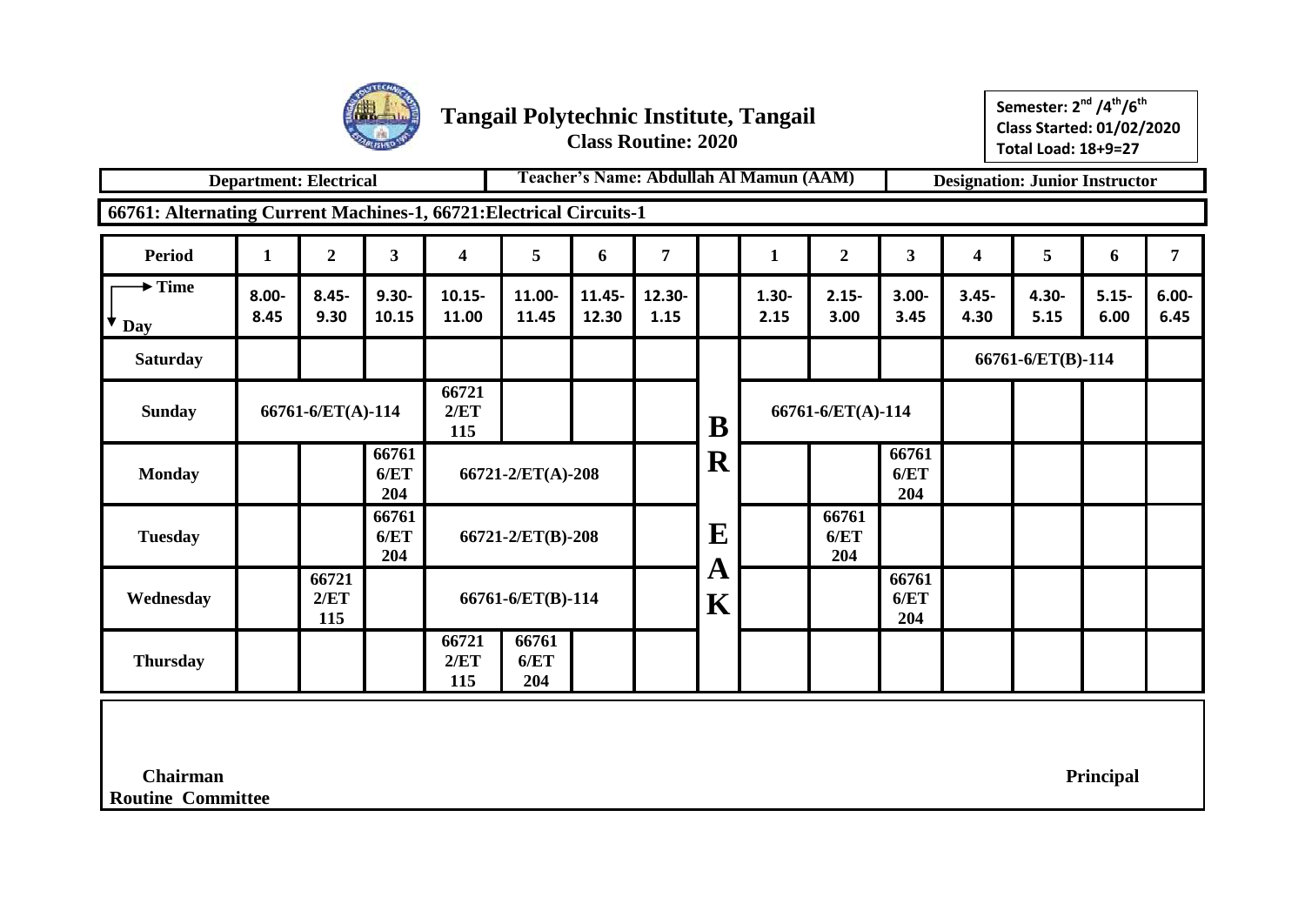

**Semester: 2 nd /4th/6th Class Started: 01/02/2020 Total Load: 11+18=29**

|                                                                                                |                  | <b>Department: Electrical</b> |                   |                      |                      | Teacher's Name: Md.Kamal Hossain (KH)<br><b>Designation: Junior Instructor</b> |                |           |                  |                      |                      |                      |                      |                  |                  |
|------------------------------------------------------------------------------------------------|------------------|-------------------------------|-------------------|----------------------|----------------------|--------------------------------------------------------------------------------|----------------|-----------|------------------|----------------------|----------------------|----------------------|----------------------|------------------|------------------|
| 66762: Electrical & Electronic Measurement-2, 66721: Electrical Circuits-1, 66742: Dc Machines |                  |                               |                   |                      |                      |                                                                                |                |           |                  |                      |                      |                      |                      |                  |                  |
| <b>Period</b>                                                                                  | 1                | $\overline{2}$                | 3                 | 4                    | 5                    | 6                                                                              | 7              |           | 1                | $\boldsymbol{2}$     | $\mathbf{3}$         | 4                    | 5                    | 6                | 7                |
| <b>Time</b><br>Day                                                                             | $8.00 -$<br>8.45 | $8.45 -$<br>9.30              | $9.30 -$<br>10.15 | $10.15 -$<br>11.00   | 11.00-<br>11.45      | $11.45 -$<br>12.30                                                             | 12.30-<br>1.15 |           | $1.30 -$<br>2.15 | $2.15 -$<br>3.00     | $3.00 -$<br>3.45     | $3.45 -$<br>4.30     | 4.30-<br>5.15        | $5.15 -$<br>6.00 | $6.00 -$<br>6.45 |
| <b>Saturday</b>                                                                                |                  | 66742-4/ET(A)-114             |                   | 66762<br>6/ET<br>204 |                      |                                                                                |                |           |                  |                      |                      | 66721<br>2/ET<br>207 |                      |                  |                  |
| <b>Sunday</b>                                                                                  |                  | 66742<br>4/ET<br>207          |                   |                      |                      |                                                                                |                |           |                  | 66721-2/ET(A)-115    |                      |                      | 66742<br>4/ET<br>207 |                  |                  |
| <b>Monday</b>                                                                                  |                  |                               |                   | 66762<br>6/ET<br>204 |                      | 66742-4/ET(B)-114                                                              |                | B<br>R    |                  | 66721-2/ET(B)-115    |                      |                      | 66742-4/ET(B)-114    |                  |                  |
| <b>Tuesday</b>                                                                                 |                  |                               |                   |                      | 66742<br>4/ET<br>207 |                                                                                |                | ${\bf E}$ |                  |                      | 66742<br>4/ET<br>207 | 66721<br>2/ET<br>115 |                      |                  |                  |
| Wednesday                                                                                      |                  |                               |                   |                      |                      |                                                                                |                | A<br>K    |                  | 66742-4/ET(A)-114    |                      |                      |                      |                  |                  |
| <b>Thursday</b>                                                                                |                  |                               |                   |                      | 66742<br>4/ET<br>207 |                                                                                |                |           |                  | 66742<br>4/ET<br>207 |                      | 66721<br>2/ET<br>115 |                      |                  |                  |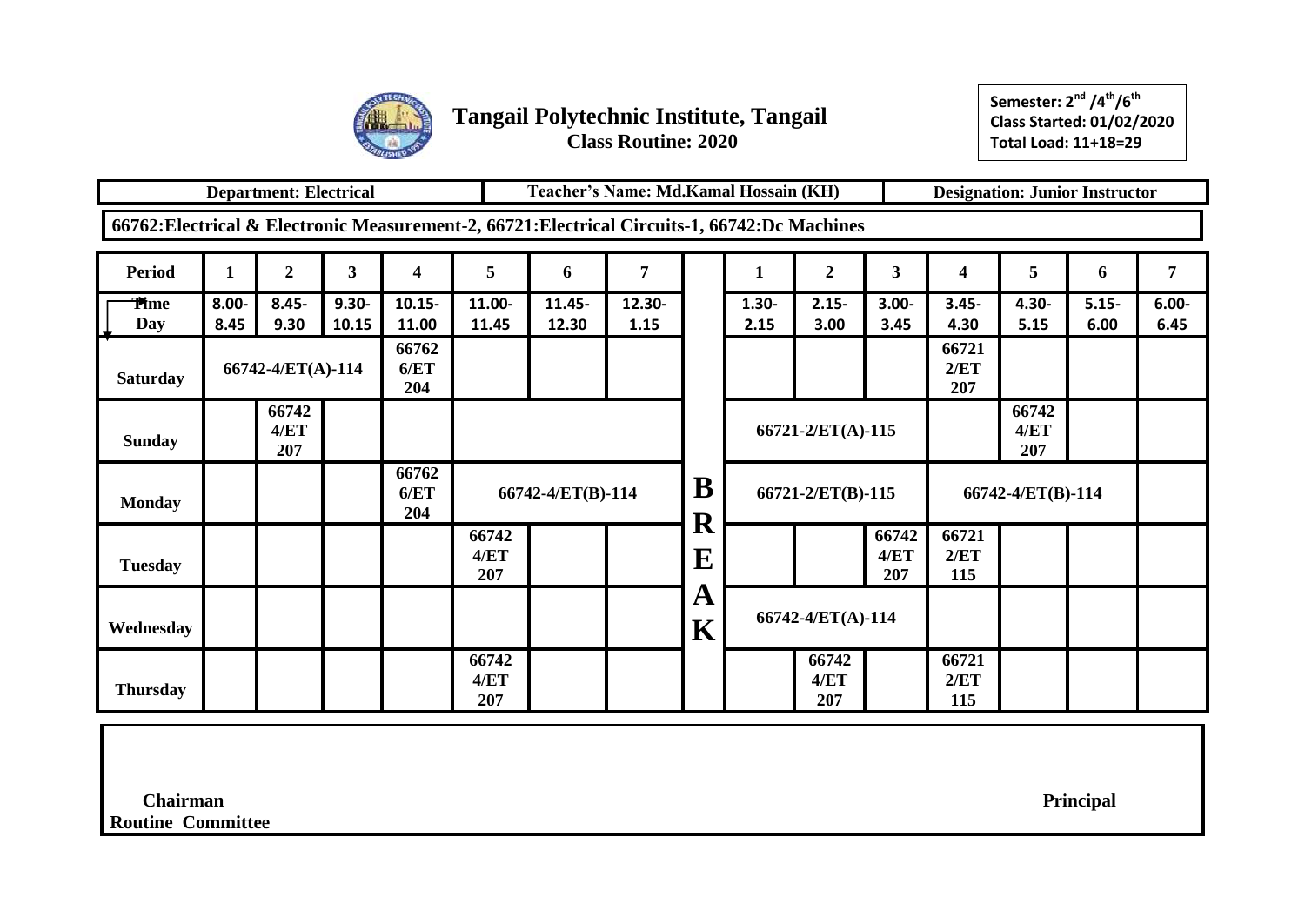

**Semester: 2 nd /4th /6th Class Started: 01/02/2020 Total Load: 15+15=30**

|                                                                                     |                                                          | <b>Department: Electrical</b> |                         |                         |                      |                    | Teacher's Name: Saimun Nahar (SN) |                              |                  |                      |                         |                         |                   | <b>Designation: Guest Teacher</b> |                  |
|-------------------------------------------------------------------------------------|----------------------------------------------------------|-------------------------------|-------------------------|-------------------------|----------------------|--------------------|-----------------------------------|------------------------------|------------------|----------------------|-------------------------|-------------------------|-------------------|-----------------------------------|------------------|
| 66741: Electrical Installation planning And Estimating, 66611: Computer Application |                                                          |                               |                         |                         |                      |                    |                                   |                              |                  |                      |                         |                         |                   |                                   |                  |
| <b>Period</b>                                                                       | $\mathbf{1}$                                             | $\overline{2}$                | $\overline{\mathbf{3}}$ | $\overline{\mathbf{4}}$ | 5                    | 6                  | $\overline{7}$                    |                              | $\mathbf{1}$     | $\overline{2}$       | $\overline{\mathbf{3}}$ | $\overline{\mathbf{4}}$ | 5                 | 6                                 | $\overline{7}$   |
| Time<br><b>Day</b>                                                                  | $8.00 -$<br>8.45                                         | $8.45 -$<br>9.30              | $9.30 -$<br>10.15       | $10.15 -$<br>11.00      | 11.00-<br>11.45      | $11.45 -$<br>12.30 | 12.30-<br>1.15                    |                              | $1.30 -$<br>2.15 | $2.15 -$<br>3.00     | $3.00 -$<br>3.45        | $3.45 -$<br>4.30        | 4.30-<br>5.15     | $5.15 -$<br>6.00                  | $6.00 -$<br>6.45 |
| <b>Saturday</b>                                                                     |                                                          |                               |                         |                         |                      |                    |                                   |                              |                  |                      |                         |                         | 66741-4/ET(A)-115 |                                   |                  |
| <b>Sunday</b>                                                                       |                                                          |                               |                         |                         | 66741<br>4/ET<br>207 |                    |                                   |                              |                  | 66741-4/ET(B)-207    |                         |                         |                   |                                   |                  |
| <b>Monday</b>                                                                       |                                                          |                               |                         |                         |                      | 66741-4/ET(A)-115  |                                   | B                            |                  | 66741<br>4/ET<br>207 |                         |                         |                   | 66611-2/CT-123                    |                  |
| <b>Tuesday</b>                                                                      |                                                          |                               |                         |                         | 66611-2/CT-310       |                    |                                   | ${\bf R}$<br>E               |                  | 66741<br>4/ET<br>207 |                         |                         | 66611-2/CT-123    |                                   |                  |
| Wednesday                                                                           |                                                          | 66741<br>4/ET<br>207          |                         |                         | 66741-4/ET(B)-115    |                    |                                   | A<br>$\overline{\textbf{K}}$ |                  |                      |                         |                         |                   |                                   |                  |
| <b>Thursday</b>                                                                     |                                                          |                               |                         | 66741<br>4/ET<br>207    |                      | 66611-2/CT-312     |                                   |                              |                  |                      | 66741<br>4/ET<br>207    |                         |                   |                                   |                  |
|                                                                                     |                                                          |                               |                         |                         |                      |                    |                                   |                              |                  |                      |                         |                         |                   |                                   |                  |
|                                                                                     | <b>Chairman</b><br>Principal<br><b>Routine Committee</b> |                               |                         |                         |                      |                    |                                   |                              |                  |                      |                         |                         |                   |                                   |                  |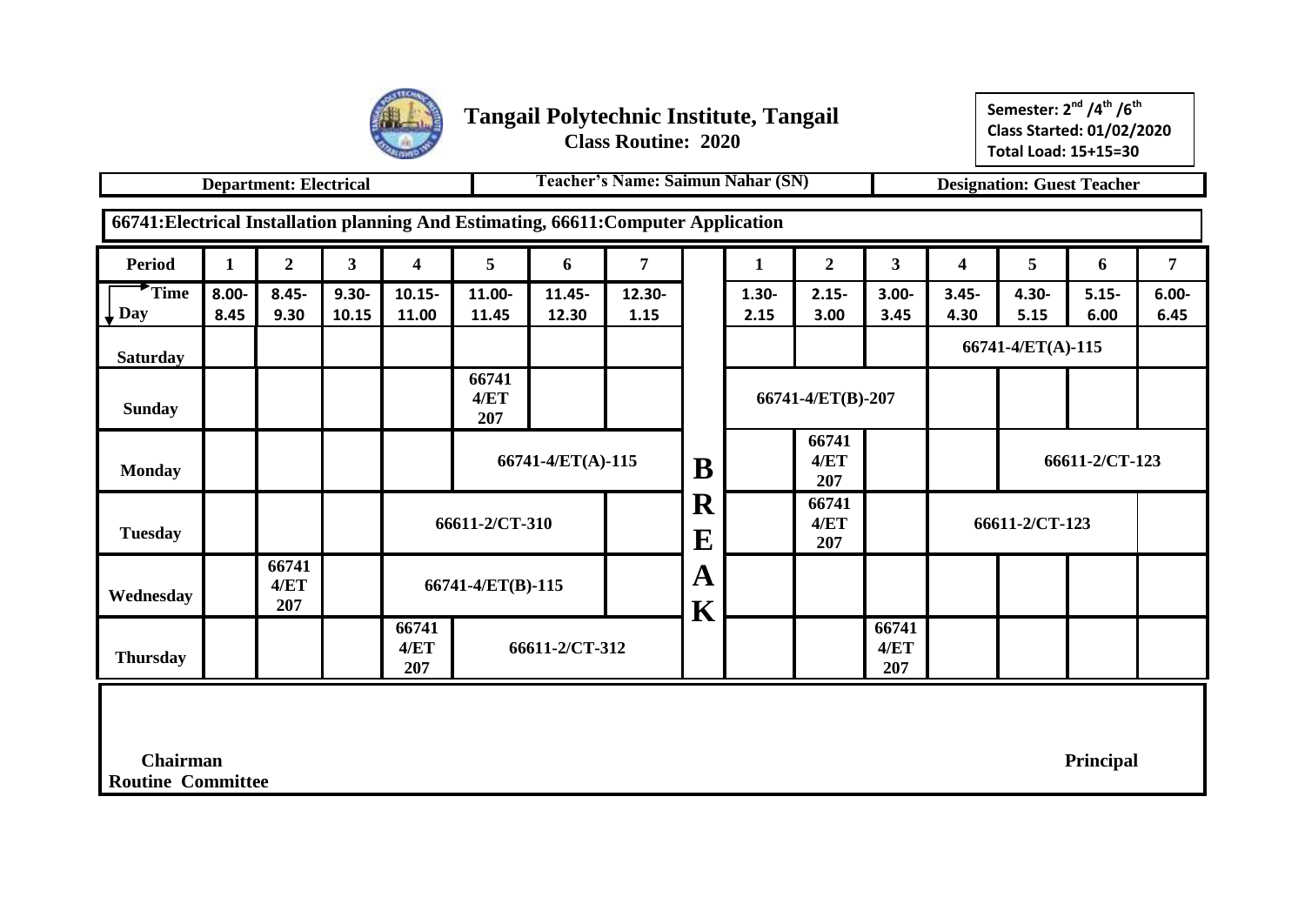

**Semester: 2 nd /4th/6th Class Started: 01/02/2020 Total Load: 15+17=32**

|                                                                                   | <b>Department: Electrical</b> |                    |              |                       |                    |                                                       |                |             | Teacher's Name: Md.Alfaj Uddin (AU) |                       |                      |                         |          | <b>Designation: Guest Teacher</b> |                |
|-----------------------------------------------------------------------------------|-------------------------------|--------------------|--------------|-----------------------|--------------------|-------------------------------------------------------|----------------|-------------|-------------------------------------|-----------------------|----------------------|-------------------------|----------|-----------------------------------|----------------|
| <b>Period</b>                                                                     | $\mathbf{1}$                  | $\overline{2}$     | $\mathbf{3}$ | 4                     | 5                  | 6                                                     | $\overline{7}$ |             | 1                                   | $\overline{2}$        | 3 <sup>1</sup>       | $\overline{\mathbf{4}}$ | 5        | 6                                 | $\overline{7}$ |
| $\rightarrow$ Time                                                                | $8.00 -$                      | $8.45 -$           | $9.30 -$     | $10.15 -$             | 11.00-             | 11.45-                                                | 12.30-         |             | $1.30 -$                            | $2.15 -$              | $3.00 -$             | $3.45 -$                | $4.30 -$ | $5.15 -$                          | $6.00 -$       |
| Day                                                                               | 8.45                          | 9.30               | 10.15        | 11.00                 | 11.45              | 12.30                                                 | 1.15           |             | 2.15                                | 3.00                  | 3.45                 | 4.30                    | 5.15     | 6.00                              | 6.45           |
| <b>Saturday</b>                                                                   |                               |                    |              | 66743<br>4/ENT<br>302 |                    |                                                       |                |             |                                     | 66743<br>4/ENT<br>302 | 66762<br>6/ET<br>204 |                         |          |                                   |                |
| <b>Sunday</b>                                                                     |                               |                    |              |                       | 66743-4/ENT(B)-114 |                                                       |                | B           |                                     | 66762-6/ET(B)-208     |                      | 66743<br>4/ENT<br>302   |          |                                   |                |
| <b>Monday</b>                                                                     | 66743<br>4/ENT<br>302         |                    |              |                       |                    | 66743<br>R<br>4/ENT<br>66743-4/ENT(B)-208<br>305<br>E |                |             |                                     |                       |                      |                         |          |                                   |                |
| <b>Tuesday</b>                                                                    |                               |                    |              |                       |                    |                                                       |                | ${\bf A}$   | 66743-4/ENT(A)-114                  |                       |                      |                         |          |                                   |                |
| Wednesday                                                                         |                               | 66743-4/ENT(A)-114 |              |                       | 66762-6/ET(A)-208  |                                                       |                | $\mathbf K$ |                                     | 66762<br>6/ET<br>204  |                      |                         |          |                                   |                |
| <b>Thursday</b>                                                                   |                               | 66762-6/ET(B)-208  |              | 66743<br>4/ENT<br>302 |                    |                                                       |                |             |                                     | 66762-6/ET(A)-208     |                      |                         |          |                                   |                |
| 66762: Electrical & Electronic Measurement-2,66743: Electrical Circuit & Machines |                               |                    |              |                       |                    |                                                       |                |             |                                     |                       |                      |                         |          |                                   |                |
|                                                                                   |                               |                    |              |                       |                    |                                                       |                |             |                                     |                       |                      |                         |          |                                   |                |
| <b>Chairman</b><br>Principal<br><b>Routine Committee</b>                          |                               |                    |              |                       |                    |                                                       |                |             |                                     |                       |                      |                         |          |                                   |                |
|                                                                                   |                               |                    |              |                       |                    |                                                       |                |             |                                     |                       |                      |                         |          |                                   |                |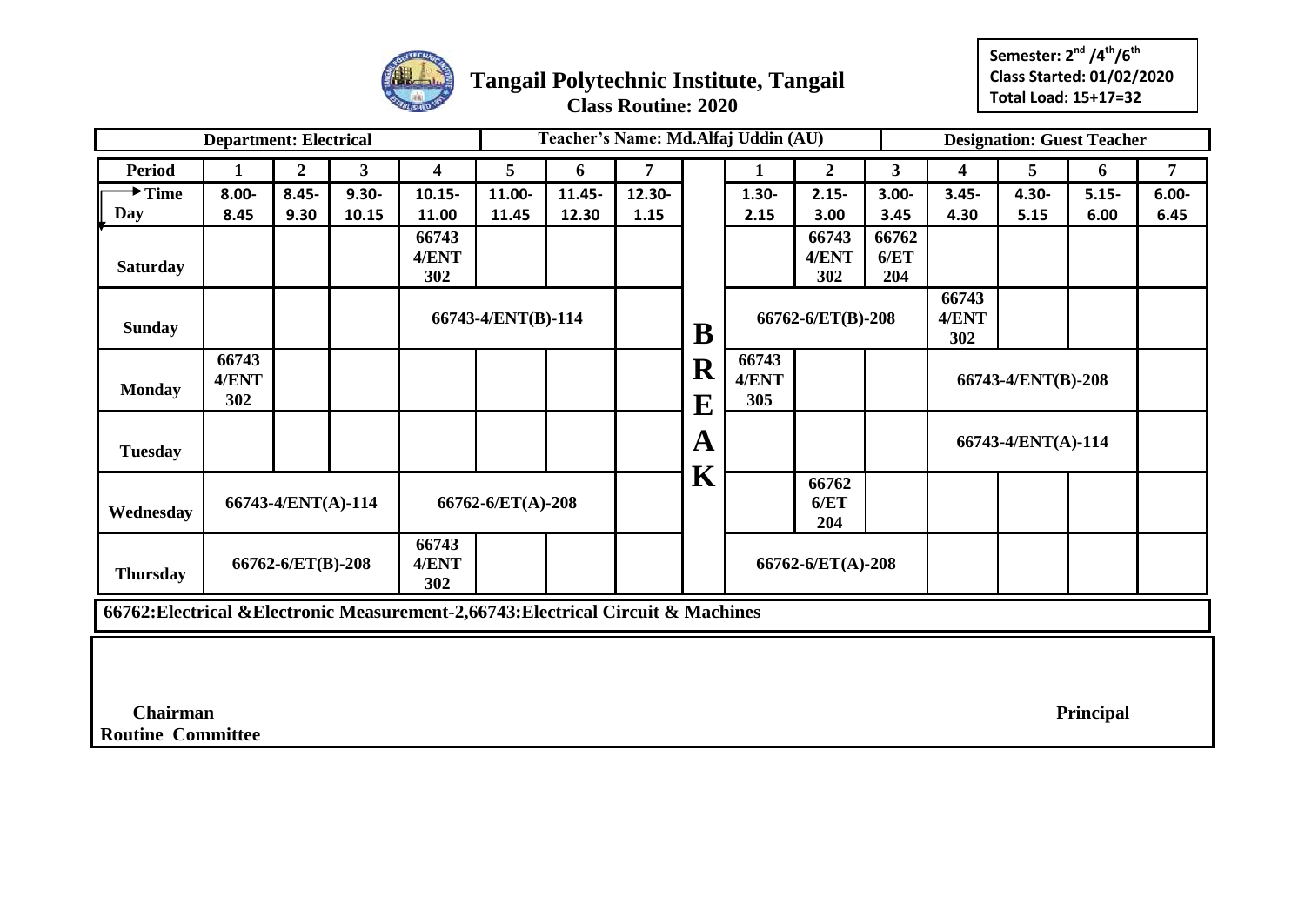

**Semester: 2 nd /4th/6th Class Started: 01/02/2020 Total Load: 14+14=28**

|                                                                    | <b>Department: Electrical</b> |                      |                      |                    |                   |                 | <b>Teacher's Name: Al Amin Talukder (AAT)</b> |                        |                  |                   |                      |                      | <b>Designation: Guest Teacher</b> |                      |                  |
|--------------------------------------------------------------------|-------------------------------|----------------------|----------------------|--------------------|-------------------|-----------------|-----------------------------------------------|------------------------|------------------|-------------------|----------------------|----------------------|-----------------------------------|----------------------|------------------|
| <b>Period</b>                                                      | $\mathbf{1}$                  | $\boldsymbol{2}$     | $\mathbf{3}$         | 4                  | 5                 | 6               | 7                                             |                        | $\mathbf{1}$     | $\boldsymbol{2}$  | 3                    | 4                    | 5                                 | 6                    | 7                |
| $\rightarrow$ Time<br>Day                                          | $8.00 -$<br>8.45              | $8.45 -$<br>9.30     | $9.30 -$<br>10.15    | $10.15 -$<br>11.00 | 11.00-<br>11.45   | 11.45-<br>12.30 | 12.30-<br>1.15                                |                        | $1.30 -$<br>2.15 | $2.15 -$<br>3.00  | $3.00 -$<br>3.45     | $3.45 -$<br>4.30     | $4.30 -$<br>5.15                  | $5.15 -$<br>6.00     | $6.00 -$<br>6.45 |
| <b>Saturday</b>                                                    |                               |                      | 66743<br>4/MT<br>116 |                    | 66722-2/ET(A)-208 |                 |                                               |                        |                  | 66722-2/ET(A)-208 |                      | 66743<br>4/MT<br>411 |                                   |                      |                  |
| <b>Sunday</b>                                                      |                               | 66722-2/ET(B)-208    |                      |                    |                   |                 |                                               |                        |                  |                   |                      | 66743<br>4/MT<br>116 |                                   | 66722<br>2/ET<br>115 |                  |
| <b>Monday</b>                                                      |                               |                      |                      |                    |                   |                 |                                               | B                      |                  |                   |                      |                      | 66722<br>2/ET<br>115              |                      |                  |
| <b>Tuesday</b>                                                     |                               | 66743<br>4/MT<br>116 | 66722<br>2/ET<br>115 |                    |                   |                 |                                               | ${\bf R}$<br>${\bf E}$ |                  |                   |                      |                      |                                   |                      |                  |
| Wednesday                                                          | 66722<br>2/ET<br>115          |                      |                      |                    |                   |                 |                                               | $\mathbf{A}$<br>K      |                  |                   | 66743<br>4/MT<br>116 |                      | 66722-2/ET(B)-208                 |                      |                  |
| <b>Thursday</b>                                                    |                               | 66743-4/MT-114       |                      |                    |                   |                 |                                               | 66743-4/MT-114         |                  |                   |                      |                      |                                   |                      |                  |
| 66743: Electrical Circuit & Machines, 66722: Electrical Appliances |                               |                      |                      |                    |                   |                 |                                               |                        |                  |                   |                      |                      |                                   |                      |                  |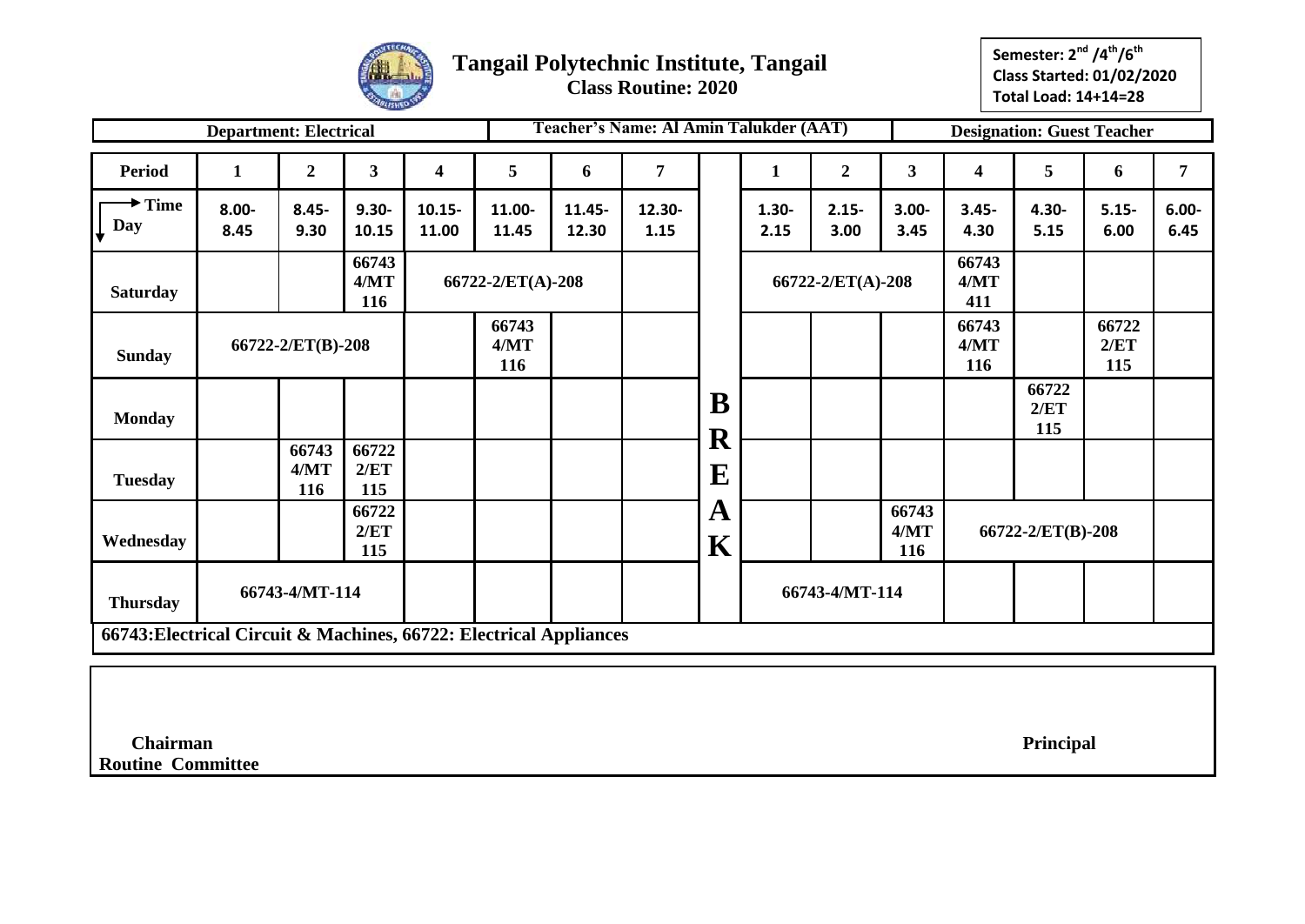

|                 |                      | <b>Department: Electrical</b> |                       |                      |                       |                     |                |   | Teacher's Name: Kh.Mizanur Rahman (KMR) |                      |                       |                      |                     | <b>Designation: Guest Teacher</b> |          |
|-----------------|----------------------|-------------------------------|-----------------------|----------------------|-----------------------|---------------------|----------------|---|-----------------------------------------|----------------------|-----------------------|----------------------|---------------------|-----------------------------------|----------|
|                 |                      |                               |                       |                      |                       |                     |                |   |                                         |                      |                       |                      |                     |                                   |          |
| <b>Period</b>   | $\mathbf{1}$         | $\overline{2}$                | 3                     | 4                    | 5                     | 6                   | $\overline{7}$ |   | 1                                       | $\boldsymbol{2}$     | $3^{\circ}$           | 4                    | 5                   | 6                                 | 7        |
| Time            | $8.00 -$             | $8.45 -$                      | $9.30 -$              | $10.15 -$            | 11.00-                | 11.45-              | 12.30-         |   | $1.30 -$                                | $2.15 -$             | $3.00 -$              | $3.45 -$             | $4.30 -$            | $5.15 -$                          | $6.00 -$ |
| Day             | 8.45                 | 9.30                          | 10.15                 | 11.00                | 11.45                 | 12.30               | 1.15           |   | 2.15                                    | 3.00                 | 3.45                  | 4.30                 | 5.15                | 6.00                              | 6.45     |
| <b>Saturday</b> |                      | 66763<br>6/ET<br>204          |                       |                      | 66743<br>4/TCT<br>217 |                     |                |   |                                         | 66763<br>6/ET<br>204 | 66743<br>4/TCT<br>217 |                      | 66743-4/TCT (A)-208 |                                   |          |
| <b>Sunday</b>   | 66763-6/ET (B)-204   |                               |                       |                      | 66743<br>4/TCT<br>217 |                     |                |   |                                         |                      |                       |                      | 66743-4/TCT (B)-208 |                                   |          |
| <b>Monday</b>   |                      |                               |                       |                      |                       | 66763-6/ET (A)-204  |                |   |                                         |                      |                       |                      | 66763-6/ET (B)-204  |                                   |          |
| <b>Tuesday</b>  | 66743-4/TCT (A)-114  |                               | 66743<br>4/TCT<br>217 |                      |                       | ${\bf R}$<br>E      |                |   | 66763<br>6/ET<br>204                    |                      |                       |                      |                     |                                   |          |
| Wednesday       | 66763<br>6/ET<br>204 |                               |                       |                      |                       | $\mathbf A$         |                |   |                                         |                      | 66763-6/ET (A)-204    |                      |                     |                                   |          |
| <b>Thursday</b> |                      |                               |                       | 66763<br>6/ET<br>204 |                       | 66743-4/TCT (B)-114 |                | K |                                         |                      | 66743<br>4/TCT<br>217 | 66763<br>6/ET<br>204 |                     |                                   |          |

**66763: Transmission and Distribution of Electrical Power -1, 66743: Electrical Circuit & Machines.**

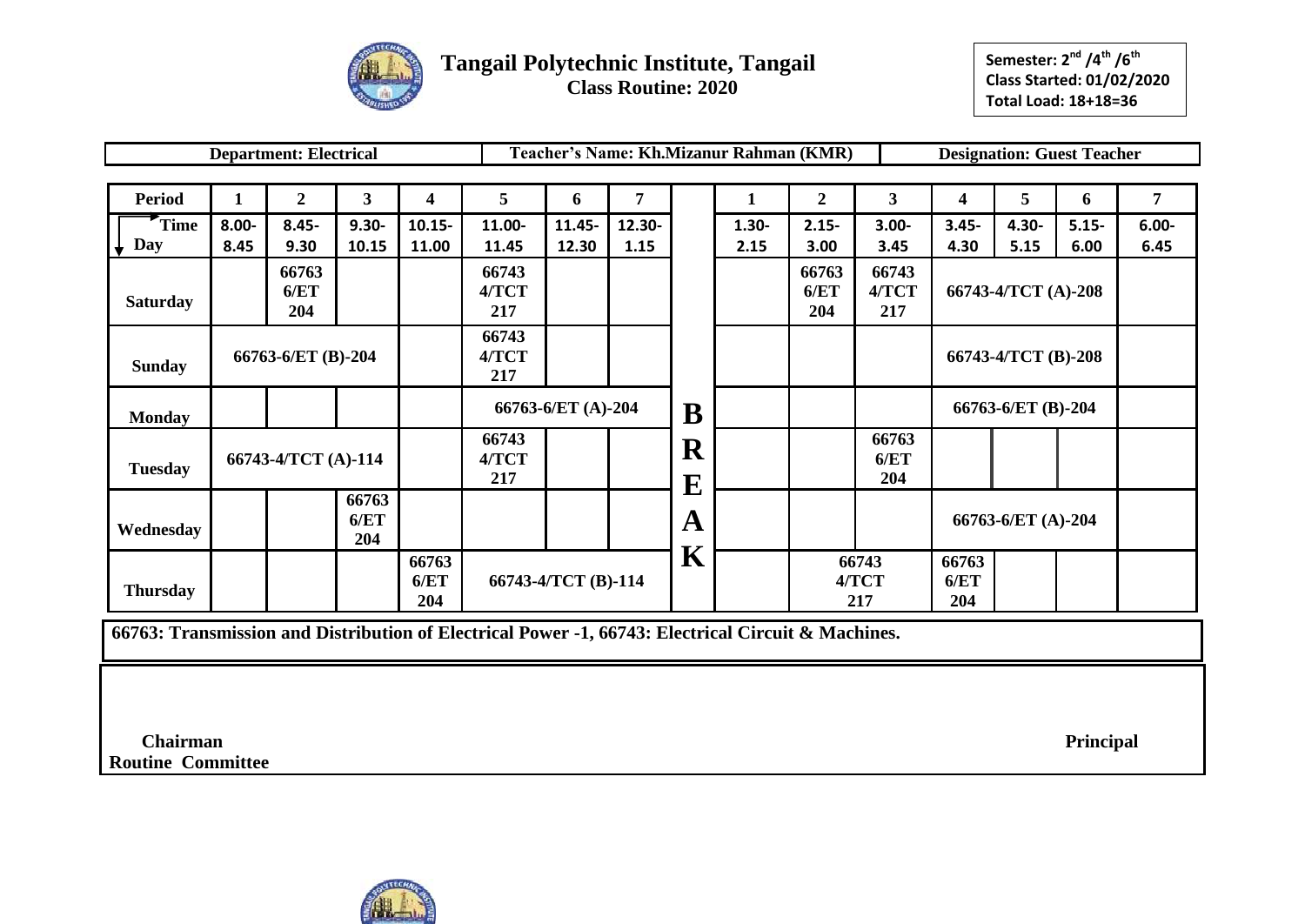**Semester: 2 nd /4th/6th Class Started: 01/02/2020 Total Load: 27+18 = 45**

### **Room: 114 (Machine Lab)**

**AAM: Abdullah Al Mamun, KH: Kamal Hossain, AU: Alfaj Uddin, SN: Saimun Nahar, AAT: Al Amin Talukder, KMR: Kh.Mijanur Rahman**

| <b>Period</b>                          | 1                 | $\overline{2}$    | 3                  | 4                  | 5                | 6                 | 7                  |                | T                | $\boldsymbol{2}$       | 3                | 4         | 5                 | 6                | 7                |
|----------------------------------------|-------------------|-------------------|--------------------|--------------------|------------------|-------------------|--------------------|----------------|------------------|------------------------|------------------|-----------|-------------------|------------------|------------------|
| $\rightarrow$ Time<br>$\downarrow$ Day | $8.00 -$<br>8.45  | $8.45 -$<br>9.30  | $9.30 -$<br>10.15  | $10.15 -$<br>11.00 | 11.00-<br>11.45  | $11.4 -$<br>12.30 | 12.30-<br>1.15     |                | $1.30 -$<br>2.15 | $2.15 -$<br>3.00       | $3.00 -$<br>3.45 | 3.45-4.30 | $4.30 -$<br>5.15  | $5.15 -$<br>6.00 | $6.00 -$<br>6.45 |
| <b>Saturday</b>                        |                   | 66742-4/ET(A)-KH  |                    |                    |                  |                   |                    |                |                  |                        |                  |           | 66761-6/ET(B)-AAM |                  |                  |
| <b>Sunday</b>                          | 66761-6/ET(A)-AAM |                   |                    | 66743-4/ENT(B)-AU  |                  |                   |                    | ${\bf B}$      |                  | 66761-6/ET(A)-AAM      |                  |           |                   |                  |                  |
| <b>Monday</b>                          |                   |                   |                    |                    | 66742-4/ET(B)-KH |                   |                    | $\bf R$        |                  |                        |                  |           | 66742-4/ET(B)-KH  |                  |                  |
| <b>Tuesday</b>                         |                   |                   | 66743-4/TCT(A)-KMR |                    |                  |                   |                    | ${\bf E}$<br>A |                  |                        |                  |           | 66743-4/ENT(A)-AU |                  |                  |
| Wednesday                              |                   | 66743-4/ENT(A)-AU |                    | 66761-6/ET(B)-AAM  |                  |                   |                    | $\mathbf K$    |                  | $66742 - 4/ET(A) - KH$ |                  |           |                   |                  |                  |
| <b>Thursday</b>                        |                   | 66743-4/MT-AAT    |                    |                    |                  |                   | 66743-4/TCT(B)-KMR |                |                  | 66743-4/MT-AAT         |                  |           |                   |                  |                  |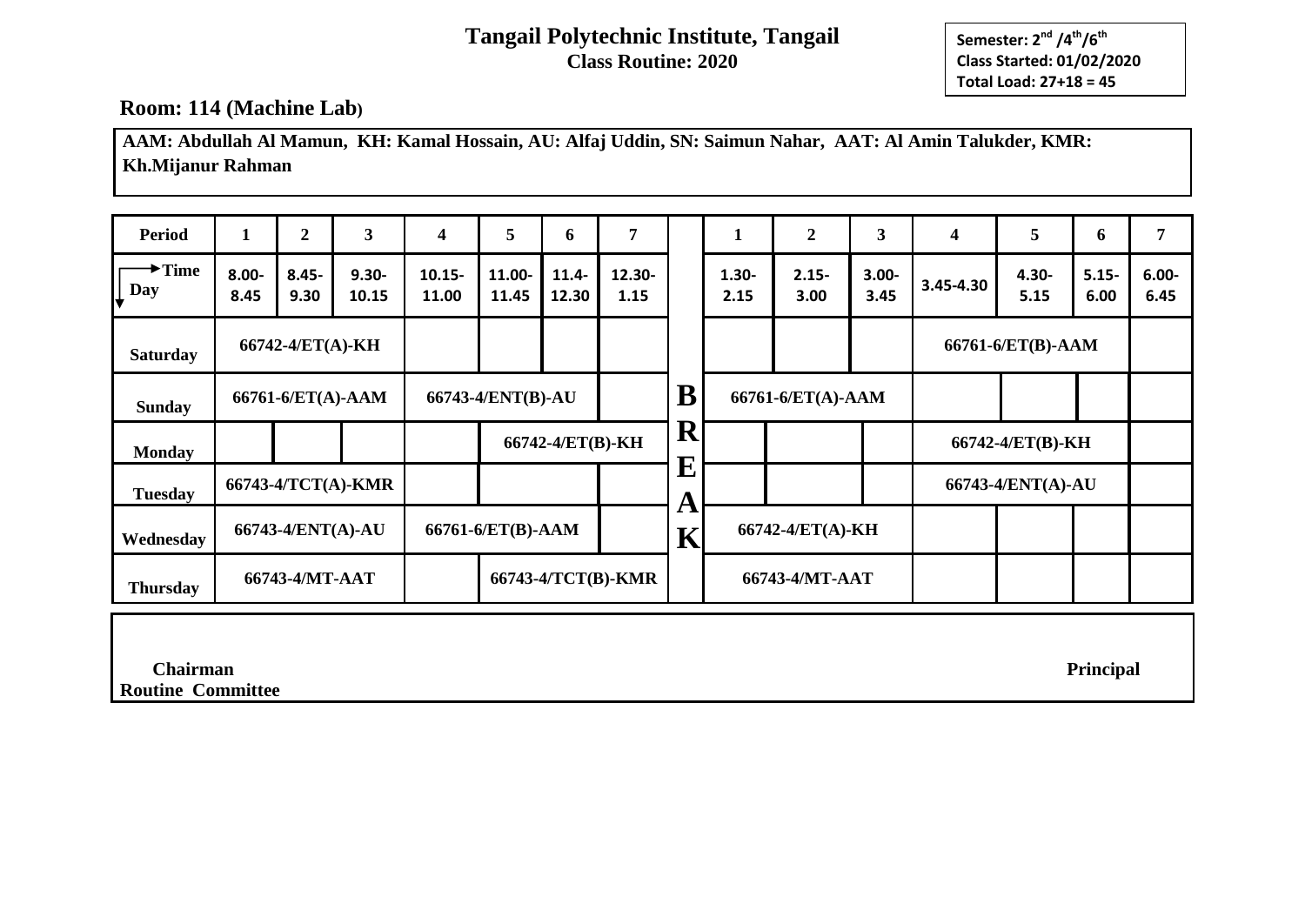

**Semester: 2 nd /4th /6th Class Started: 01/02/2020 Total Load: 24+28 = 52**

Room: **115(Basic Lab)**

| AAM: Abdullah Al Mamun, KH: Kamal Hossain, SN: Saimun Nahar, AU: Alfaj Uddin, AY:Abu Yusuf, SM: Sabnum Mostari,<br>HI: Hedaitul Islam, AAT: Al Amin Talukder, ZA: Mst. Zannat Ara |                                                                                          |                  |                             |                             |                      |                            |                |                                        |                  |                     |                                 |                               |                             |                             |                  |
|-----------------------------------------------------------------------------------------------------------------------------------------------------------------------------------|------------------------------------------------------------------------------------------|------------------|-----------------------------|-----------------------------|----------------------|----------------------------|----------------|----------------------------------------|------------------|---------------------|---------------------------------|-------------------------------|-----------------------------|-----------------------------|------------------|
| <b>Period</b>                                                                                                                                                                     | 1                                                                                        | $\boldsymbol{2}$ | 3                           | 4                           | 5                    | 6                          | 7              |                                        | 1                | $\boldsymbol{2}$    | $\mathbf{3}$                    | 4                             | 5                           | 6                           | 7                |
| $\blacktriangleright$ Time<br>Day                                                                                                                                                 | $8.00 -$<br>8.45                                                                         | $8.45 -$<br>9.30 | $9.30 -$<br>10.15           | $10.15 -$<br>11.00          | 11.00-<br>11.45      | 11.45-<br>12.30            | 12.30-<br>1.15 |                                        | $1.30 -$<br>2.15 | $2.15 -$<br>3.00    | $3.00 -$<br>3.45                | $3.45 -$<br>4.30              | $4.30 -$<br>5.15            | $5.15 -$<br>6.00            | $6.00 -$<br>6.45 |
| <b>Saturday</b>                                                                                                                                                                   |                                                                                          |                  |                             |                             |                      |                            |                |                                        |                  |                     |                                 |                               | 66741-4/ET(A)-SN            |                             |                  |
| <b>Sunday</b>                                                                                                                                                                     |                                                                                          |                  |                             | 66721<br>2/ET<br><b>AAM</b> | 65912<br>2/ET<br>H I | 65711<br>2/ET<br>ZA        |                | B                                      | 66721-2/ET(A)-KH |                     |                                 | 65912<br>2/ET<br>$\mathbf{H}$ | 65711<br>2/ET<br>ZA         | 65722<br>2/ET<br><b>AAT</b> |                  |
| <b>Monday</b>                                                                                                                                                                     | 65921<br>65711<br>2/ET<br>2/ET<br>AY                                                     |                  | ZA                          |                             | 66742-4/ET(A)-SN     |                            |                | $\mathbf R$<br>$\overline{\mathbf{E}}$ |                  | 66721-2/ET(B)-KH    |                                 | 65712<br>2/ET<br><b>SM</b>    | 65722<br>2/ET<br><b>AAT</b> | 65711<br>2/ET<br>ZA         |                  |
| <b>Tuesday</b>                                                                                                                                                                    | 65921<br>2/ET<br>AY                                                                      |                  | 65722<br>2/ET<br><b>AAT</b> |                             |                      |                            |                | A<br>$\mathbf K$                       |                  | 65921<br>2/ET<br>AY | 65912<br>2/ET<br>H I            | 66721<br>2/ET<br>KH           |                             | $66711-2/ET(A+B)-ZA$        |                  |
| Wednesday                                                                                                                                                                         | 66721<br>65712<br>65722<br>2/ET<br>2/ET<br>2/ET<br><b>AAT</b><br><b>SM</b><br><b>AAM</b> |                  |                             |                             | 66742-4/ET(B)-SN     |                            |                |                                        |                  | 65921<br>2/ET<br>AY | 65912<br>2/ET<br>H <sub>I</sub> |                               |                             |                             |                  |
| <b>Thursday</b>                                                                                                                                                                   | $66711-2/ET(A+B)-ZA$                                                                     |                  |                             | 66721<br>2/ET<br>AAM        | 65912<br>2/ET<br>H1  | 65712<br>2/ET<br><b>SM</b> |                |                                        |                  |                     |                                 | 66721<br>2/ET<br>KH           | 65712<br>2/ET<br><b>SM</b>  | 65711<br>2/ET<br>ZA         |                  |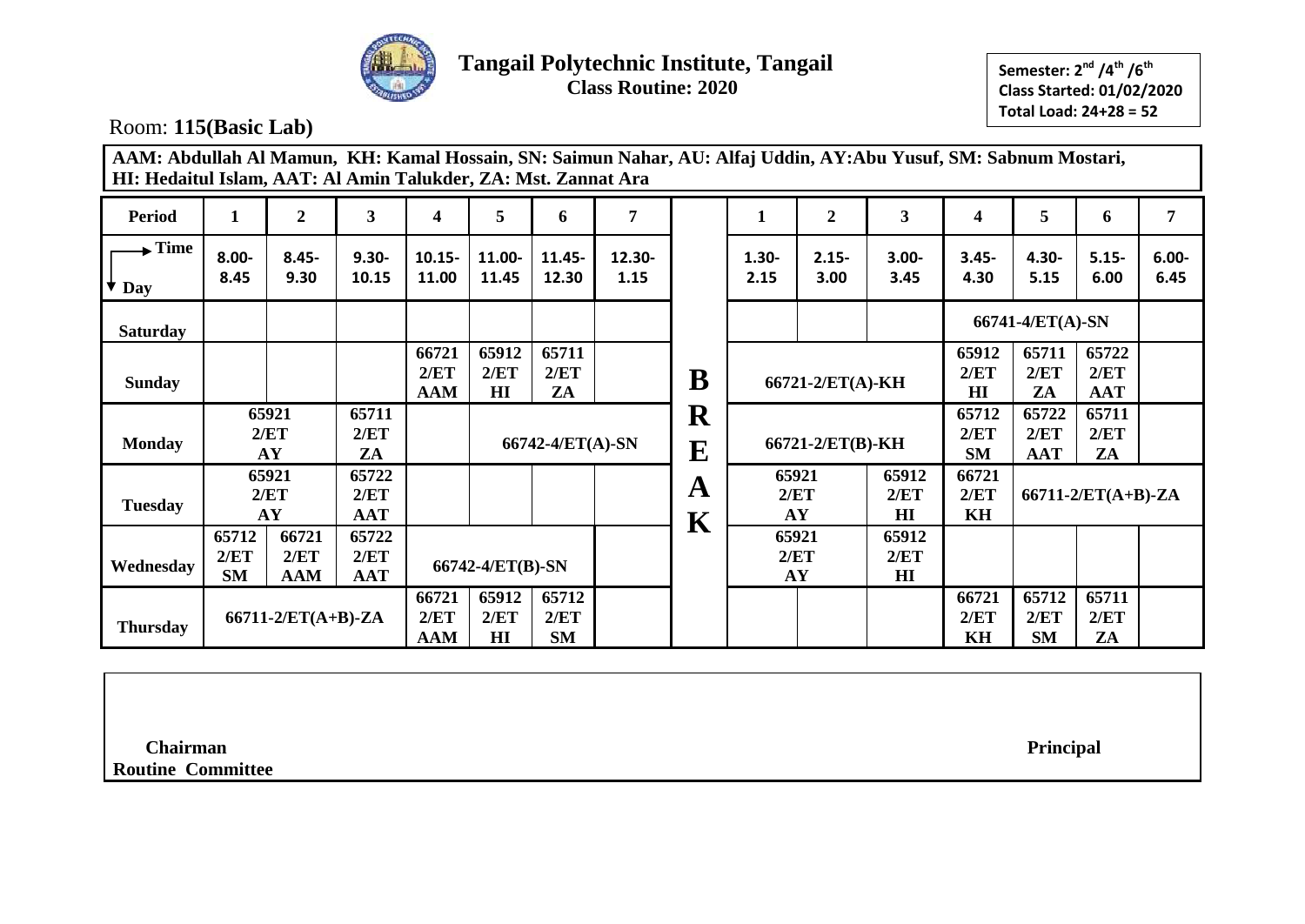

# **Tangail Polytechnic Institute, Tangail**

**Class Routine: 2020**

**Semester: 2 nd /4th /6th Class Started: 01/02/2020 Total Load: 21+23 = 44**

Room: **204 (Class Room)**

| <b>Period</b>      | 1        | $\boldsymbol{2}$  | 3          | 4          | 5          | 6                 | 7      |                         | 1            | $\boldsymbol{2}$ | 3          | 4                 | 5                 | 6         | 7        |
|--------------------|----------|-------------------|------------|------------|------------|-------------------|--------|-------------------------|--------------|------------------|------------|-------------------|-------------------|-----------|----------|
| $\rightarrow$ Time | $8.00 -$ | $8.45 -$          | $9.30 -$   | $10.15 -$  | 11.00-     | 11.45-            | 12.30- |                         | $1.30 -$     | $2.15 -$         | $3.00 -$   | $3.45 -$          | 4.30-             | $5.15 -$  | $6.00 -$ |
| Day                | 8.45     | 9.30              | 10.15      | 11.00      | 11.45      | 12.30             | 1.15   |                         | 2.15         | 3.00             | 3.45       | 4.30              | 5.15              | 6.00      | 6.45     |
|                    |          | 66763             | 66867      | 66762      |            |                   |        |                         |              | 66763            | 66762      |                   |                   |           |          |
| <b>Saturday</b>    |          | 6/ET              | 6/ET       | 6/ET       |            |                   |        |                         |              | 6/ET             | 6/ET       |                   |                   |           |          |
|                    |          | <b>MAH</b>        | RT         | KH         |            |                   |        |                         |              | <b>MAH</b>       | AU         |                   |                   |           |          |
|                    |          |                   |            | 66867      | 65852      |                   |        |                         |              |                  |            | 66867             | 66868             | 65852     |          |
| <b>Sunday</b>      |          | 66763-6/ET(B)-KMR |            | 6/ET       | 6/ET       |                   |        |                         |              | 67045-4/ET(A)-AR |            | 6/ET              | 6/ET              | 6/ET      |          |
|                    |          |                   |            | RT         | $\bf FP$   |                   |        |                         |              |                  |            | RT                | MK                | <b>FP</b> |          |
|                    |          | 66868             | 66761      | 66762      |            |                   |        |                         | 66868        | 66867            | 66761      |                   |                   |           |          |
|                    |          | 6/ET              | 6/ET       | 6/ET       |            | 66763-6/ET(A)-KMR |        | $\bf{B}$                | 6/ET         | 6/ET             | 6/ET       | 66763-6/ET(B)-KMR |                   |           |          |
| <b>Monday</b>      |          | <b>MK</b>         | <b>AAM</b> | KH         |            |                   |        |                         | <b>MK</b>    | RT               | <b>AAM</b> |                   |                   |           |          |
|                    |          | 65852             | 66761      |            |            |                   |        | R                       | 65852        | 66761            | 66763      |                   |                   |           |          |
| <b>Tuesday</b>     |          | 6/ET              | 6/ET       |            |            |                   |        |                         | 6/ET         | 6/ET             | 6/ET       |                   |                   |           |          |
|                    |          | <b>FP</b>         | <b>AAM</b> |            |            |                   |        | $\mathbf E$             | $\bf FP$     | <b>AAM</b>       | <b>MAH</b> |                   |                   |           |          |
|                    |          | 66868             | 66763      | 65711      |            |                   |        |                         |              | 66762            | 66761      |                   |                   |           |          |
| Wednesday          |          | 6/ET              | 6/ET       | 2/ET       |            |                   |        | A                       | 6/ET<br>6/ET |                  |            |                   | 66763-6/ET(A)-KMR |           |          |
|                    |          | <b>MK</b>         | <b>MAH</b> | ZA         |            |                   |        | $\overline{\textbf{K}}$ |              | AU               | <b>AAM</b> |                   |                   |           |          |
|                    |          |                   |            | 66763      | 66761      |                   |        |                         |              |                  |            | 66763             |                   |           |          |
| <b>Thursday</b>    |          |                   |            | 6/ET       | 6/ET       |                   |        |                         |              |                  |            | 6/ET              |                   |           |          |
|                    |          |                   |            | <b>MAH</b> | <b>AAM</b> |                   |        |                         |              |                  |            | <b>MAH</b>        |                   |           |          |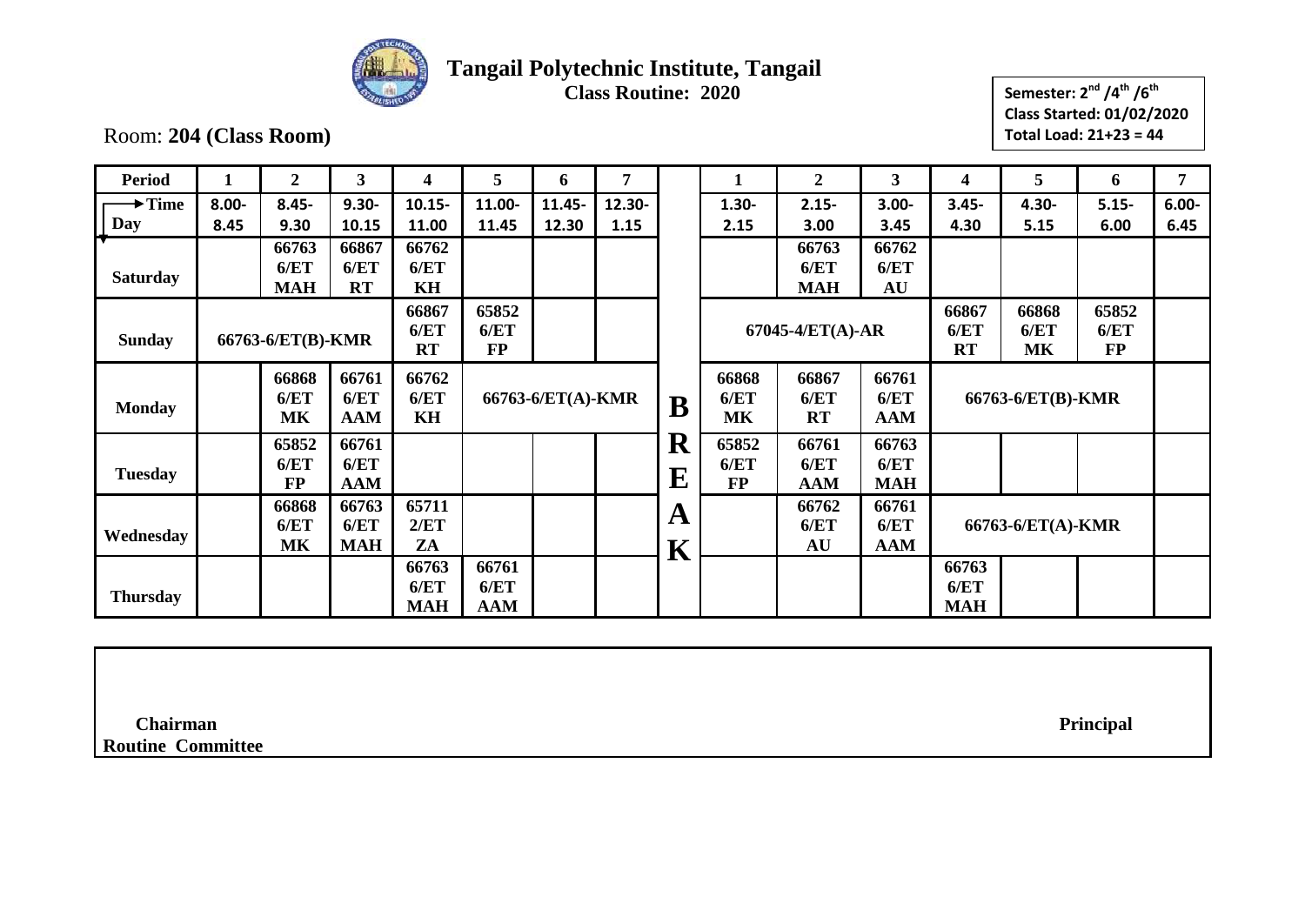

## **Tangail Polytechnic Institute, Tangail**

**Class Routine: 2020**

Room: **207(Class Room)**

| Semester: 2 <sup>nd</sup> /4 <sup>th</sup> /6 <sup>th</sup> |  |
|-------------------------------------------------------------|--|
| <b>Class Started: 01/02/2020</b>                            |  |
| Total Load: $20+23 = 43$                                    |  |
|                                                             |  |

| <b>Period</b>             | $\mathbf{1}$     | $\overline{2}$             | 3                          | 4                          | 5                          | 6               | 7              |                   | $\mathbf{1}$               | $\boldsymbol{2}$           | 3                          | 4                   | 5                          | 6                   | 7            |
|---------------------------|------------------|----------------------------|----------------------------|----------------------------|----------------------------|-----------------|----------------|-------------------|----------------------------|----------------------------|----------------------------|---------------------|----------------------------|---------------------|--------------|
| $\rightarrow$ Time<br>Day | $8.00 -$<br>8.45 | $8.45 -$<br>9.30           | $9.30 -$<br>10.15          | $10.15 -$<br>11.00         | 11.00-<br>11.45            | 11.45-<br>12.30 | 12.30-<br>1.15 |                   | $1.30 -$<br>2.15           | $2.15 -$<br>3.00           | $3.00 -$<br>3.45           | $3.45 -$<br>4.30    | 4.30-<br>5.15              | $5.15 -$<br>6.00    | 6.00<br>6.45 |
| <b>Saturday</b>           | 65921<br>AY      | 2/ET                       | 65912<br>2/ET<br>H I       | 66845<br>4/ET<br><b>DS</b> |                            |                 |                |                   |                            | 66845<br>4/ET<br><b>DS</b> | 67045<br>4/ET<br>AR        | 66721<br>2/ET<br>KH |                            | 65921<br>2/ET<br>AY |              |
| <b>Sunday</b>             |                  | 66742<br>4/ET<br>KH        | 67045<br>4/ET<br><b>AR</b> | 66631<br>4/ET<br>JF        | 66741<br>4/ET<br><b>SN</b> |                 |                |                   |                            | 66741-4/ET(B)-SN           |                            | 66631<br>4/ET<br>JF | 66742<br>4/ET<br>KH        |                     |              |
| <b>Monday</b>             |                  | 66845<br>4/ET<br><b>DS</b> | 67045<br>4/ET<br>AR        | 66631<br>4/ET<br>JF        |                            |                 |                | B                 | 65841<br>4/ET<br><b>SK</b> | 66741<br>4/ET<br><b>SN</b> | 67045<br>4/ET<br><b>AR</b> |                     |                            |                     |              |
| <b>Tuesday</b>            |                  | 67045-4/ET(B)-AR           |                            | 65841<br>4/ET<br><b>SK</b> | 66742<br>4/ET<br>KH        |                 |                | R<br>${\bf E}$    | 66845<br>4/ET<br><b>DS</b> | 66741<br>4/ET<br><b>SN</b> | 66742<br>4/ET<br>KH        |                     | 67045-4/ET(B)-AR           |                     |              |
| Wednesday                 |                  | 66741<br>4/ET<br><b>SN</b> | 65841<br>4/ET<br><b>SK</b> |                            |                            |                 |                | A<br>$\mathbf{K}$ |                            |                            |                            | 66631<br>4/ET<br>JF | 65841<br>4/ET<br><b>SK</b> |                     |              |
| <b>Thursday</b>           |                  |                            |                            | 66741<br>4/ET<br><b>SN</b> | 66742<br>4/ET<br>KH        |                 |                |                   |                            | 66742<br>4/ET<br>KH        | 66741<br>4/ET<br><b>SN</b> |                     |                            |                     |              |